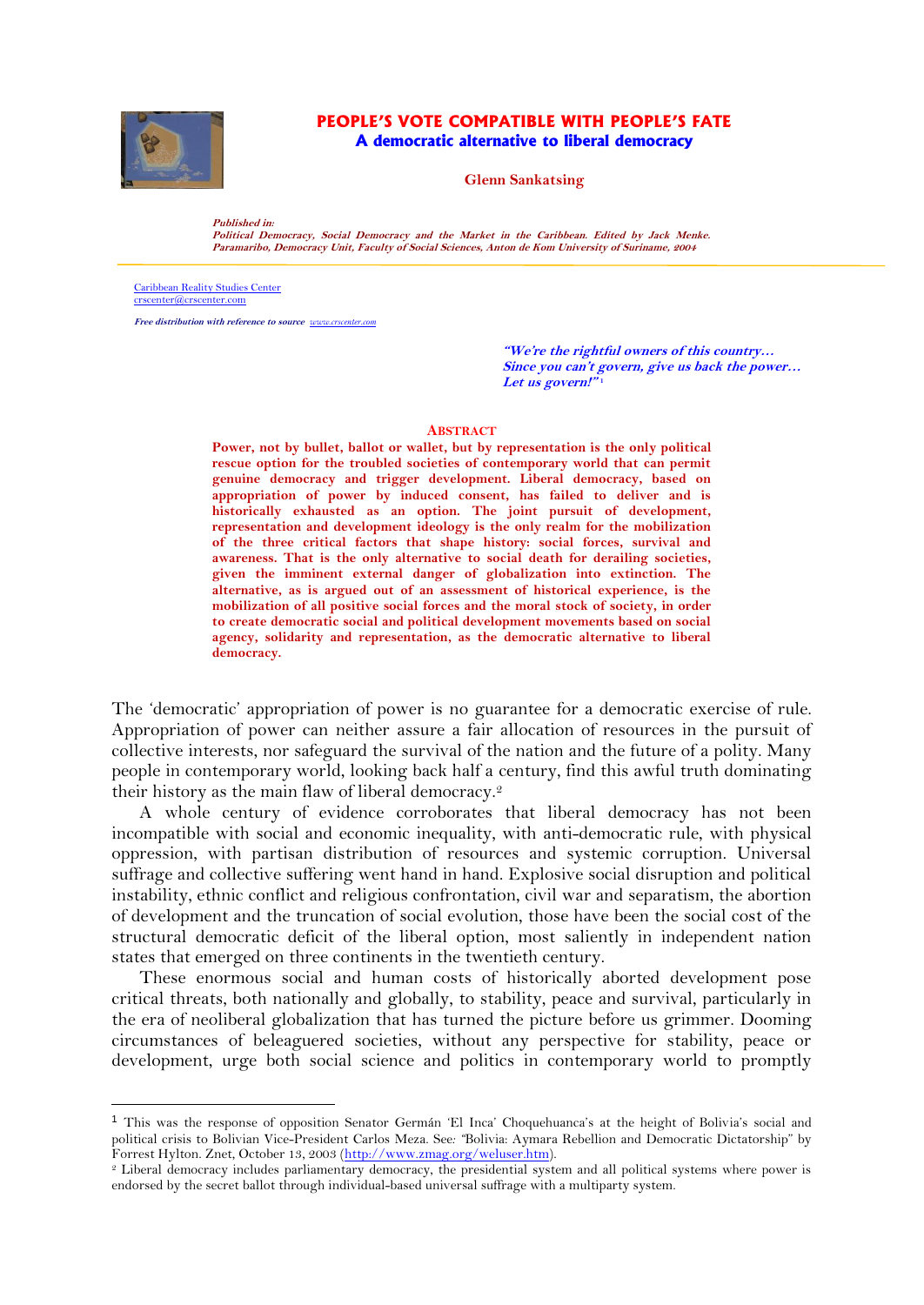formulate a feasible alternative for the future. The aim of these reflections on politics, power and governance is to draw the contours of a democratic alternative to liberal democracy, where people's vote is compatible with people's fate.

#### **1. Governance and liberal democracy**

The nature and quality of governance and rule always constitute a critical factor for development, stability and survival of a society. Notwithstanding unprecedented advances in science and technology, humanity has been unable to find viable answers to essential matters as social coexistence, ecological survival, justice, peace and governance. The strife of humanity, triggered by the innate drive for survival and self-realization, to benefit from control and manipulation of nature has come to a dead end.

At this point, the most critical flaw in the evolution of humanity is the breach between its intellectual and social development. Unable to control the products of its own intelligence, extraordinary achievements of centuries of science, technology and knowledge could neither secure social development, nor prevent an explosive breach in inequality, injustice and suffering at a global scale, nor restrain intolerance in culture and creed. Revolutionary human incursions in the realm of knowledge and ability rather provoked imminent manmade apocalyptic dangers in the field of ecology, development, social stability and peace. Sophisticated weaponry, war and destruction figure among the most prominent applications of science and technology. The key challenge of humanity facing these multiple man-made threats to survival is, therefore, not technical but social, not to subdue nature but to discipline human race, not the control of matter but the control of man. This casts all footlights on the sphere of governance and on the say of people in the rule over all.

The appropriation of power to govern and rule, by force, conspiracy or elections, has been no guarantee for good governance, social justice or development. That may well be an inherent problem, since any appropriation of power constitutes a paternalist negation of democracy. Historically, democracy has been claimed in the full ideological continuum from universal suffrage systems of capitalist liberal democracy up to the democratic centralism of the dictatorship of the proletariat. Communism, fascism, dictatorship, caudillismo<sup>3</sup> and liberal democracy can be bracketed together for providing bitter episodes of elite provoked derailment, instability and crises all over the globe. The toll paid by peoples and societies suffering from domination, tyranny and despotism at the hand of self-proclaimed or elected vanguards or rulers has been unacceptably high in the twentieth century in East, West, North and South.

In communism - whether in its Marxist-Leninist, Stalinist or Maoist version - an ideological vanguard of intellectuals, rather than the class deemed revolutionary, seizes leadership and command for the cause of the proletariat. An 'enlightened' elite, versatile in proletarian ideology, claims to act in their name. The legitimacy of its dictatorship of the proletariat and democratic centralism got a severe blow by the collapse of blocs and walls. Fascism, opportunistically seeking advantages in the troubled waters of deep social crises and despair, was marginalized by historic defeat in big war. Repeatedly, dictatorship and caudillismo, exploiting frustrations and social despair, were overrun with severe tolls of vindicative democratic, human rights and liberation movements, most salient in Latin America, Asia and Africa.

In our days, these failed systems of governance and rule have vanished as a viable option to offer an alternative for the future of troubled societies. Liberal democracy not only gained momentum in a favorable capitalist environment that went global, but now claims universal validity as the only viable system of governance, in the 'end-of-ideology' ideology of neo-liberalism.

<sup>3</sup> 'Caudillismo' is the usurpation of state power by a military leader by using the military institution and support among the military to appropriate and sustain political power.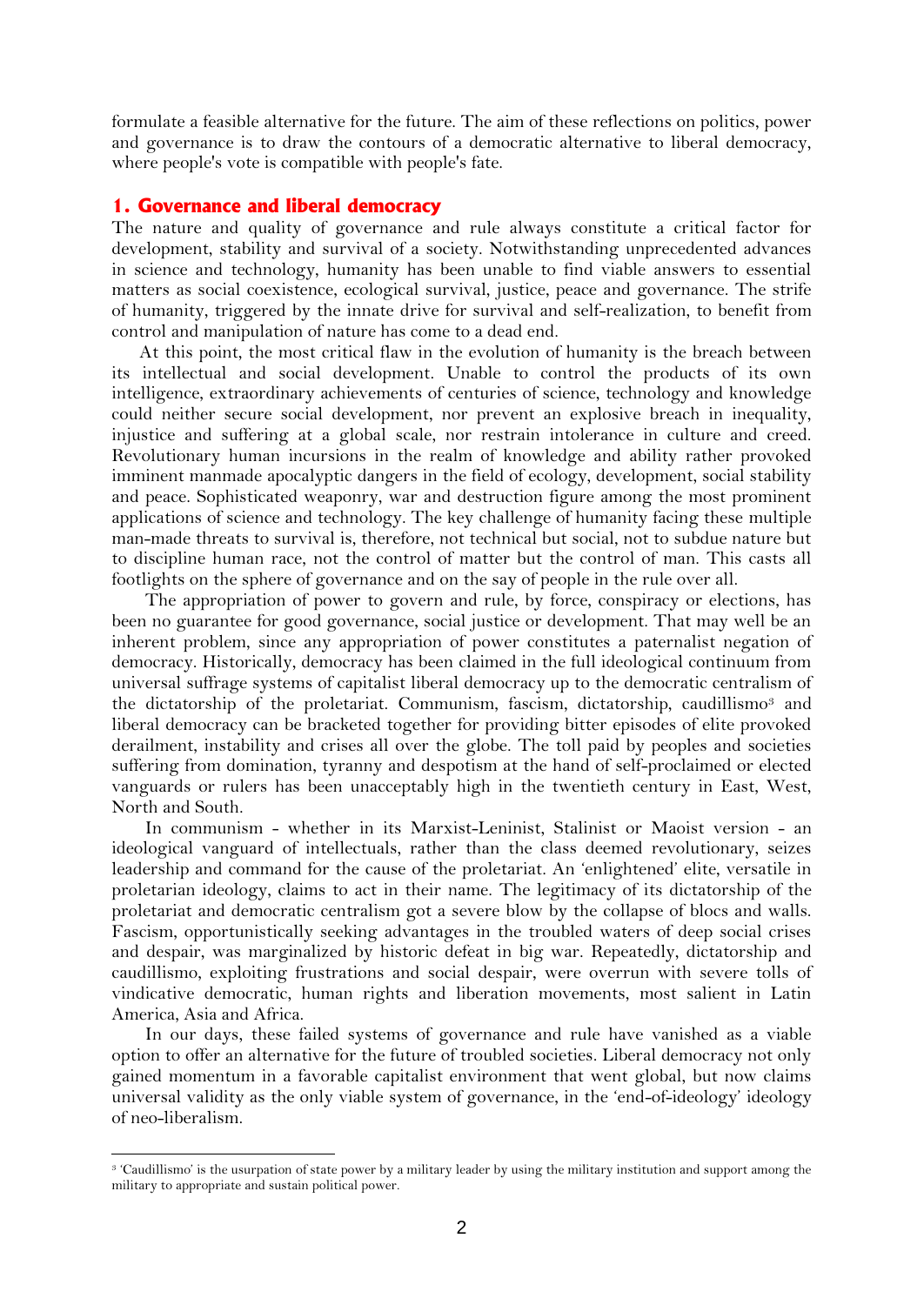With other systems on their way to oblivion, liberal democracy has grown into a universally coined system of legalization of governance, power and rule, endorsed by the aggregated votes of citizens. In contemporary world, with the fall of the socialist bloc, liberal democracy based on general elections have become the system of governance that claims exclusive and uncontested universal validity, as a context-free device that can be readily imposed on all societies by argument, persuasion or coercion. In the light of its dramatic failure to respond to the social and political reality of three continents, in the course of the twentieth century, the first issue to address is whether the democratic appropriation of power can constitute a guarantee for a democratic exercise of governance. This draws full attention to the last of the Mohicans, liberal democracy. The first task to embark upon, therefore, is the diagnosis of the origin, nature and performance of liberal democracy.

Politics, as the goal-directed mobilization of human assets for actions to administrate the present and shape the future, finds its culmination in the conquest and maintenance of power to govern over a polity. What now is the principle that substantiates the claim of a vanguard or leader to rule over all?

Since ancient times, the origin of power and rule in society, community and social group, whether family, tribe, kingdom or republic, constituted an issue for struggle and dispute among members of the polity and a matter of social concern among thinkers and scholars. Many ideas, concepts and strategies on politics and governance have emerged in a millenary search that dates back to the first state-like structures of Sumer, between the Euphrates and the Tigris. From Greek philosophers and Roman statesmen to Machiavelli, Montesquieu, Marx, Weber, Rosa Luxemburg, Gramsci, Gandhi, Martin Luther King up to Nelson Mandela, the single concept that dominated this longstanding debate was 'legitimacy'. The support for governance, the loyalty to the sovereign, the guarantee for social and political stability, and the conservation of rule, all rotate around the concept of 'legitimacy'.

Power to govern over all was substantiated by the incarnation of gods, the legacy of prophets, the heir of kings, the liberator from serfdom and the winner of democratic elections. This mix of ethical and practical criteria creates ambiguities that hamper the analysis of the substantiation of rule. Conceptual clarity, therefore, demands a clear distinction between legality, legitimacy and justice.

Legality is understood, here, as lawfulness related to the obedience of formally established or imposed institutions, rules and *de facto* power constellations, enforceable by coercion and sanction. Legality, therefore, relates to the compliance with laws enforced upon tribe or state, and the capacity to impose rules to sanction defiance. Victory in war, conquest, colonization, revolution, seizure of power, suffrage and even expansionist occupation, whenever successful, determine the reigning legality.

Legitimacy is defined as the degree of acceptance, obedience and support of the leadership by collective and individual social actors in a group, community or society.

Legitimacy is, therefore, not an ethical concept laden with subjectivism, but relates strictly to support for authority, to laws of hearts and minds, to obedience by people and to acceptance of the ruler, whether generated by election, revolution, war, kin or religion. By its very nature, legitimacy is located in the perception and conscience of social actors. In a strict sense, legitimacy is the degree of control of the minds of people, based on an internalized discourse for the claim of leadership.

Justice covers the full scope of the ethical dimension, based on the statement of principles on what is honest, fair, reasonable, respectable and desirable. Justice relates to obedience of morals and gods, and derives from principles and values in religion, philosophy and cosmogony.

With these key concepts defined, an assessment can now be made of the nature and practice of liberal democracy, in the first place focusing on legitimacy, the prime agent to sustain power and rule.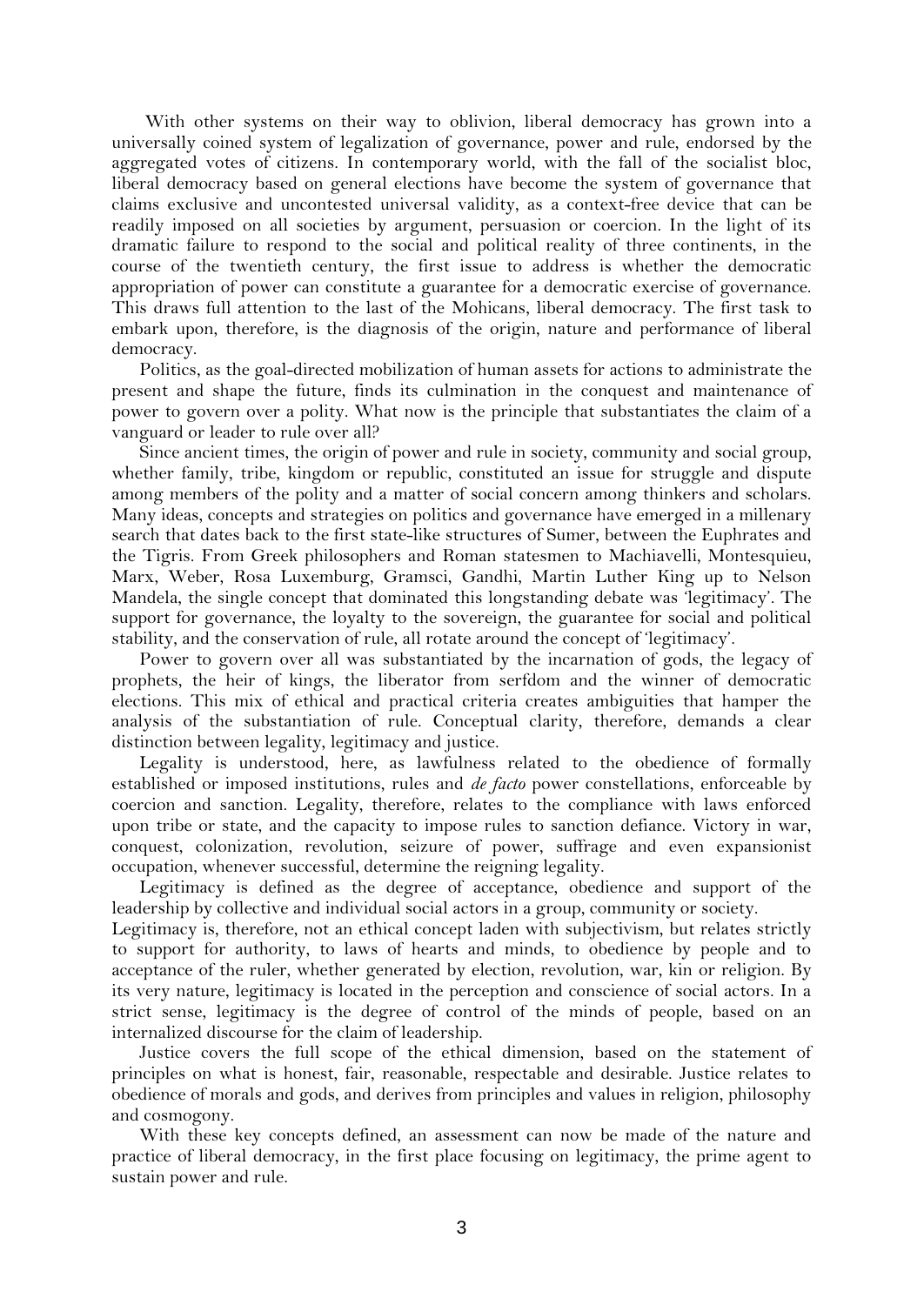Liberal democracy is individual-endorsed control of governance and rule over all by vested and newborn elites, derived from the mobilization of existing allegiance or from induced consent. It authorizes control of collective assets and command of the destiny of society through individualized electoral processes, based on the tenet that a society can be represented fairly by the aggregate of its individuals and the arithmetic sum of their votes.

Capitalism and liberal democracy are not universal systems but were born as the historical outcome of a specific internal socio-economic process in the West that marked the rise of individualism. Capitalism could not use a tribe knocking at the front gate for work, but needed detribalized detached solitary workers, one at a time. Its sibling, liberal democracy, on its guard against social responses and collective action that tend to be subversive to oligarchy and elite, installed the one-person-one-vote system in secret ballots that aborted threatening social forces as the prime agents of change and development. For that purpose, tribe, community, social belonging, social cohesion, solidarity, culture and kin were perceived as the antithesis of freedom and replaced by scattered desocialised competing individuals. People bonded by solidarity in culture and structure disintegrated into atomized individuals. The next step was to mechanically aggregate all into the electorate and the free labor force, in a marriage of convenience of capital and liberalism. The tenet that free market or privatization is a requirement for democracy is a crude invention. There is no free access to the free market.<sup>4</sup> That is what Paul Baran pointed to, more than four decades ago: "Thus the campaign for the preservation of capitalism is advertised today more energetically than ever as a crusade for democracy and freedom."<sup>5</sup>

In the course of the twentieth century, liberal democracy based on atomistic individualism and claiming universal validity, was transferred with dramatic complications to countries based on communal life in Asia, Africa, Latin America and the Caribbean. The result is an anthology of social and political instability, violence, ethnic unrest and civil war that severely undermined the prospects for development and progress. Under the banner of democracy, individual-based majority rule typically combined elite affluence with widespread misery, asphyxiating any real option for development and progress. This fusion of universal political freedom with structural social injustice produced a stable symbiosis of equality in the political and juridical realm, with structural inequality in most other fields of social existence. The historical record of liberal democracy abundantly maps the appropriation of resources of the state for partisan, particularistic or sectarian use, with systemic corruption, clientelism, minority oppression and majority marginalization, among its prominent flaws. The consistently bad record and failure of liberal democracy to offer a viable political system in the vast majority of the countries of the globe and the unacceptably high social cost it demanded and still has in store for humanity, poses an urgent challenge to governance and politics at a global scale, in the twenty first century.

Compared to medieval absolutism, liberal democracy is a step forward in the wrong direction, if judged against the ancient Chinese thought of Meng-Tzu that the people come first, the country second, and the king third.<sup>6</sup> Contemporary politics inverted the order: the ruler first, the country second and the people third.

This brings us to two basic avenues open to achieve power and rule in a polity with a say of the people. The choice is between delegation and representation. Delegation is the political process of people abdicating their power, rights and influence by investing a limited number of persons with the authority to act with full autonomy, to their own discretion, on behalf of all. Representation is the political process where people claim active use of power, rights and influence to secure their own interests and development, by directly nourishing

<sup>4</sup> See also Hugo Assmann. Las falacias religiosas del mercado (The religious falacies of the market). In: Alberto Moreira y René Zicman, Misticismo e novas religiôes. Vozes, Petropolis 1994 (published on Internet 1997 http://www.fespinal.com). <sup>5</sup> Paul Baran, The political economy of growth 1957, p. 408.

<sup>6</sup> Claus-Georg Riegel. Inventing Asian traditions: The Controversy between Lee Kuan Yew and Kim Dae Jung. Development and Society, Vol. 29, Number 1, June 2000, pp. 86.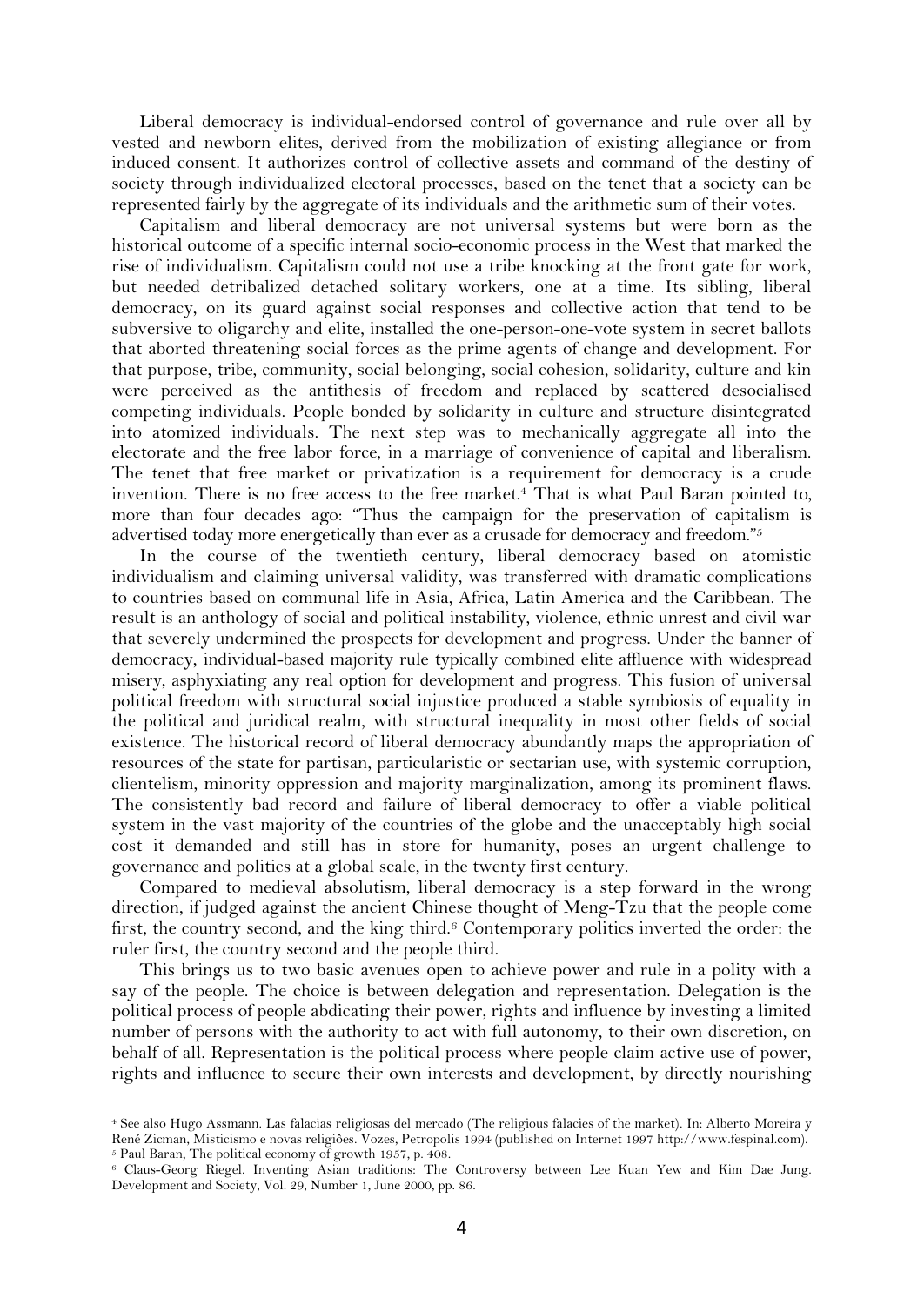and controlling the voices that speak and act in their name. The elaborate these alternatives of delegation and representation we should first elaborate the paradigm that forms its theoretical base.

### **2. Development-envelopment paradigm**

All development theories of the last fifty years have failed, without exception. Worldwide, ambitious development initiatives derailed into deep crisis, casting the majority of humanity, living in Asia, Africa, Latin America and the Caribbean, in deep trouble and grave sorrow for the future. These failures, both in theory and in praxis, had one indisputable historical cause.

The empire that does not claim bringing civilization has yet to be born. By deduction, the other is the barbarian. What was labeled as 'development' was, in reality, its very opposite, 'envelopment', a paternalist process to incorporate the other, to overwhelm, to enclose and wrap up by envelopment, as done with an envelope. Annexation, insertion and incorporation into an alien genealogy and teleology were the goal, rather than support of inner forces to grow and to flourish from within the society. In the false development/underdevelopment dichotomy, the transfer and mimicry of devices from abroad were taken as the prime agents of progress, in an imperial attempt of cloning oneself into other societies, instead of mobilizing the inner forces of a community. The correct definition of development is the mobilization of the own potentialities and social forces in a project of self-realization, in interactive response to nature, habitat, resources, culture and history for the realization of a project of one's own.<sup>7</sup> Development is a process from within that one can trigger, support and sustain, but never donate by transfer, not even as a generous gift. This unmasking of the false development discourse led to a new promising explanatory model, the development/envelopment paradigm, with development as selfrealization and its negation, envelopment, as the incorporation of subdued people in a project that is alien to their internal social dynamism.<sup>8</sup>

By merging the development/envelopment paradigm with the social reality based extradisciplinary method, a powerful practical tool becomes available to formulate a democratic alternative in the realm of politics. The extradisciplinary approach<sup>9</sup> eliminates the dichotomy between theory and praxis by putting an end to the inverted logic of current social sciences that the anatomy of academia determines the anatomy of society. This reality-based de-academisation of social science, that rejects autonomous social science disciplines, overcomes the gulf between theory and practice inherent in the academic tradition. Complex social reality and history demand specializations for purposes of study rather than autonomous disciplines derived from academia, but always with the compelling requirement to put bits together before making any final statement. Social reality, rather than fragmentation in disciplines, becomes both the starting place and the end of the scientific enterprise in the extradisciplinary approach.<sup>10</sup>

With the development/envelopment paradigm the nature of the alternatives of delegation and representation can be elaborated, since delegation is based on envelopment, while representation is an outcome of development.

<sup>7</sup> Development will be used exclusively in this meaning in the remainder.

<sup>8</sup> See Glenn Sankatsing, The Caribbean between Envelopment and Development (2003) and Glenn Sankatsing, The Caribbean: Archipelago of trailer societies (Trinidad and Tobago Review. December 1998). "Internal social dynamism measures the degree to which the development and evolution of a social unit are the product of the operation of endogenous social forces, as the manifestation of the own logic and inner clock." (Both articles to be found at [www.crscenter.com](http://www.crscenter.com/) )

<sup>&</sup>lt;sup>9</sup> Glenn Sankatsing, "Medio Siglo de Ciencias Sociales en el Caribe de Habla Inglesa y Holandesa: Un Análisis Extradisciplinario" (Half a Century of Social Sciences in the English and Dutch-speaking Caribbean: An Extradisciplinary Analysis). Unpublished Ph. D. Thesis. Caracas, Universidad Central de Venezuela, 1994. See also Glenn Sankatsing. Social Science as a victim of its own disciplines. The English & Dutch-speaking Caribbean. In: Christine Barrow and Rhoda Reddock. Caribbean Sociology. Introductory Reader. Kingston, Ian Randle, 2001, p. 56-68. <sup>10</sup> Ibid. 1998.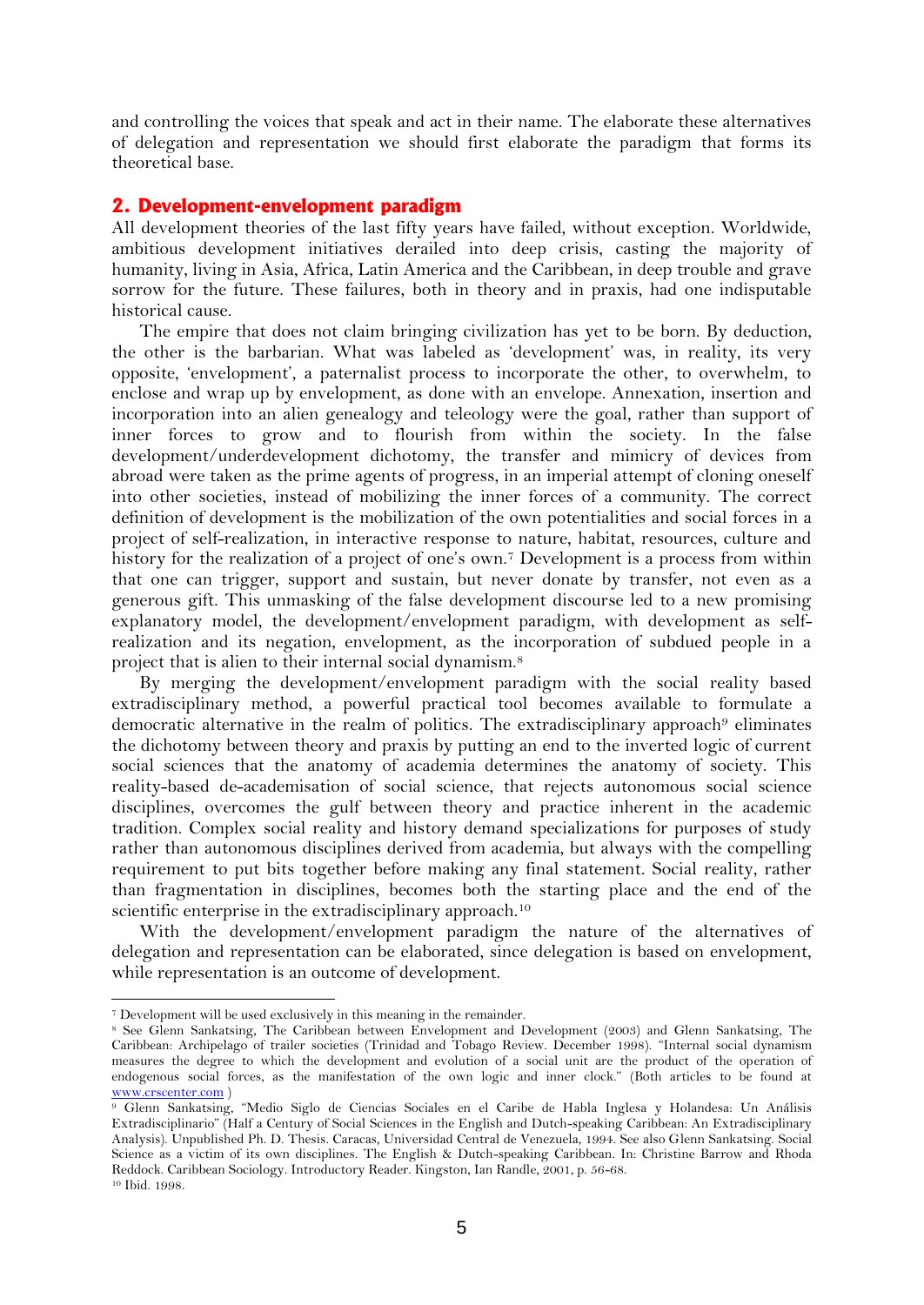Development, based on this new paradigm, immediately poses the critical issue to the political realm of how the free individual voice can help secure both its self-realization and the collective destiny, in a future-directed, development-oriented politics. Development, democracy and representation go hand in hand. Only in their close conjunction, a genuine project of society is possible under the command of social forces as the architects of history. Only people jointly determining the path to mobilize their own potentialities can control the own destiny by taking their concerns, needs and aspirations as the focal point.

### **3. Delegation**

Delegation, a system of appropriation of power by self-postulated parties and leaders through authorization of tenure by universal suffrage, is the cornerstone of liberal democracy. Delegation is endorsement of power by the electorate through voluntary vote or lured into induced consent by the pied piper of Hamelin. The electoral contest is, in the first place, a legalizing process of the mandate of the new ruler, sanctioned by the electorate. To delegate is to hand over decision making, to renounce power and to give up direct control by investing others with authority. Delegation turns liberal democracy into a 'carte blanche' democracy with regard to policy and decision-making. A designated political elite, thus, gains autonomy to act on behalf of the people, constrained only by some checks and balances to protect constitutional rights and to prevent major excesses.

Liberal democracy is even debatable as a process of legitimate endorsement of power. From a social science point of view, 'electorate' is not the equivalent of 'people', and does not even represent any meaningful social force or social group. The electorate is an amorphous aggregate of individuals, delinked from social ties, social contexts and social networks, which lacks any meaningful existence outside the ballot. The prime actor to assign, the electorate, is not a social category but a political construct. Liberal democracy, therefore, does not breathe out the democratic air of mobilized people who jointly speak out to decide and stand up for their rights and interests. The people, the formidable force that shapes history, is merely an electoral jury to endorse the next ruler out of a menu of ambitious contenders. Liberal democracy is, therefore, neither a system of people's rule, nor a model of people acting out of their own concerns, not even a legitimizing device, but rather a legalizing system in an open contest for endorsement and appropriation of political power. People marginalize their own voice in the act of choosing their next ruler. Consequently, delegation easily derails into oligarchy, dynasty and arbitrariness. Delegation is the apparent inclusion of citizens by allowing them to cast their free vote to endorse the rule of new kings, while simultaneously deciding their effective exclusion in a hibernation that will take four to five years, until the next election.

Political power at the highest level is often not even the direct outcome of people's vote, but rather the bargained compromise of thousand and one economic, ideological, ethnic, sectarian and other rival powers and contenders, both in the process of forging electoral pacts and in the aftermath of coalition building. In parliamentary democracy, inter-elite linkage and bargaining are far more influential in the political outcome than mass-elite relationships, since liberal democracy is not primarily concerned about democracy, but in the first place about vertical mobility in power structures. The contest of power-seeking contenders to conquer political command posts is the main force that triggers the dynamism of liberal democracy, rather than people in action.

In practical politics of liberal democracy, a complicated network of political leaders, intermediary organizations, key persons and opinion making institutions rearrange preexisting social, economic, cultural, religious and ethnic power structures into bargained legal authority. That endows vested interests, economic elites and dominating powers with ample space to translate their fractional influence in society into a concerted effort to control the monopoly of power of the state.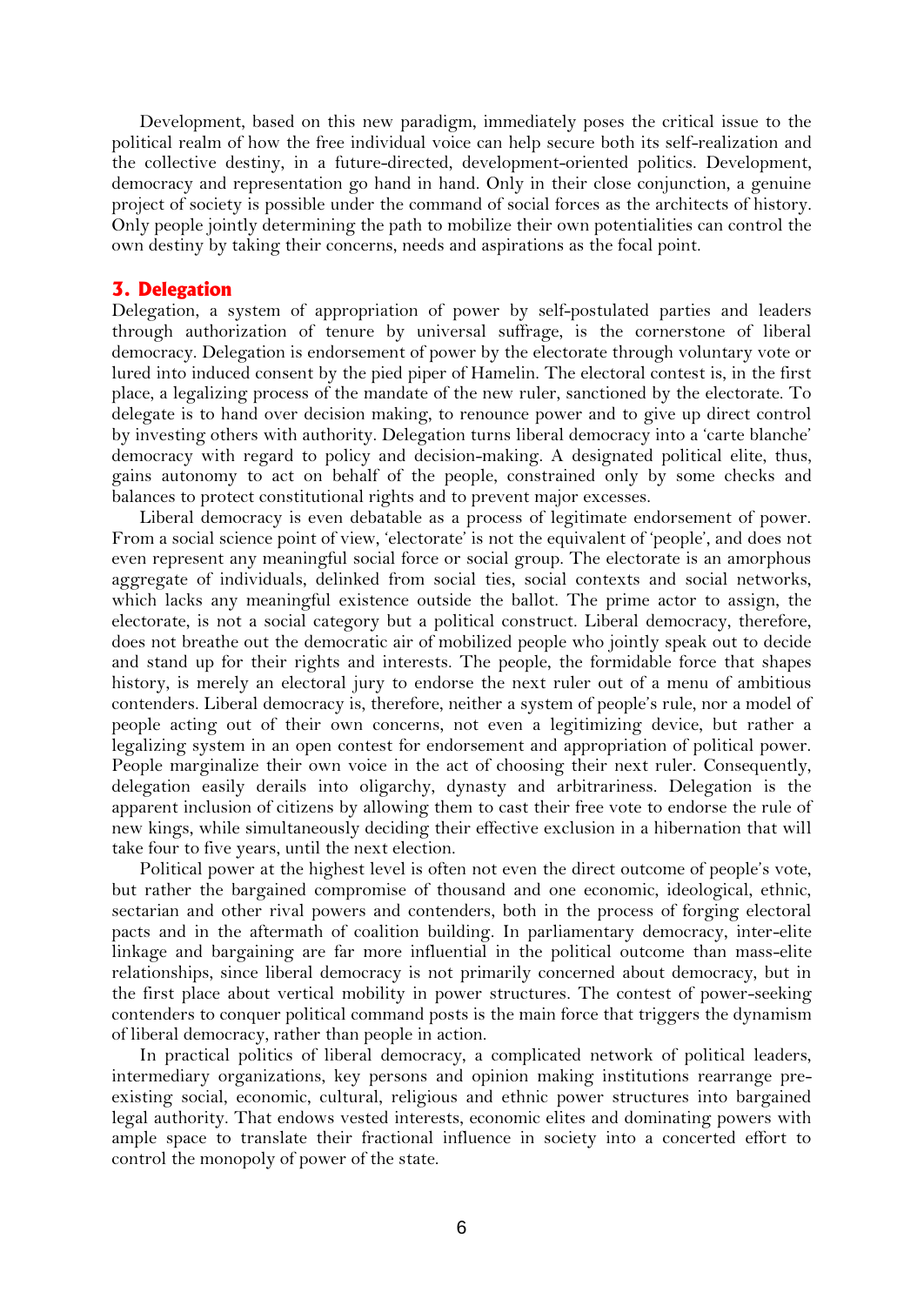Liberal democracy is an ambulant monarchy, with elected rather than hereditary sovereigns periodically assigned as the next ruler for a limited amount of time, while people and country are temporarily hijacked by elites who gain full access to the allocation of national assets. For most contenders in liberal democracy, corruption is not an excess of democracy, but the premium of democracy.

Guillermo O'Donnell's describes delegative democracy for the case of Latin America.

"The combination of institutionalized elections, particularism as a dominant political institution, and a big gap between the formal rules and the way most political institutions actually work makes for a strong affinity with delegative, not representative, notions of political authority. By this I mean a caesaristic, plebiscitarian executive that once elected sees itself as empowered to govern the country as it deems fit."<sup>11</sup>

While his understanding of non-representative delegative democracy is correct, O'Donnell is trapped in the myth of the democratic nature of liberal democracy in Europe and the United States. Checks and balances in the form of legal provisions for fair elections, a free press, an independent judiciary and a strong civil society, can significantly reduce the degree of arbitrariness. Nevertheless, parliamentary democracy is delegative by nature, both in its location of birth and as transferred to other latitudes by imposition or imitation.

In affluent Western societies, liberal democracy underwent significant cosmetic changes in their strife to conjure social crises and revolution, without eliminating the fundamental inequalities of capitalism. Copious surpluses out of benefits harvested from expansionism, colonialism, domination, control of global markets and asymmetric relationships, provided ample resources for reformist solutions to negotiate stability and buy social peace at home, beyond the confines of liberal capitalist rationality and accumulation aspiration. The specter of Marx that was haunting Europe made affordable reform a safe substitute for revolution. Capitalism was pragmatic, because reformism with someone else paying the bill was worth the sacrifice of opportunistically backing down on its sacred doctrine of profit maximization. The democratization of the West required the dehumanization of the rest of the world, with own self-regulation by starvation of others. The West delivered freedom to all nations on the four corners of the globe with the armored vehicle of colonialism, imperialism and globalization. That was the dear price humanity paid for the global imposition of a system with selfishness as its highest virtue. Colonialism was not a regrettable accident; it was a requirement.

The domination and exploitation of the world was the oxygen for the growth of Western civilization and the platform for the successful launch of parliamentary democracy. Still, in these days of neoliberal globalization, the Siamese twin of benign capitalism at home and ruthless economic harvesting overseas is the classical recipe for internal social stability in the West and the accumulation of wealth by globalized Western capitalism.

The process of envelopment, with the implementation of a Xerox copy of a system that historically flourished at the expense of other latitudes, bereaved the enveloped societies of the material conditions for reformism. That explains why liberal democracy in the enveloped world went hand in hand with insurmountable social, economic and political crises, instability and disruption in three continents. This systemic democratic deficit of liberal democracy explains its historical bankruptcy and its failure to respond to the basic requirements for survival and to the development aspirations of people in enveloped societies.<sup>12</sup>

<sup>11</sup> Guillermo O'Donnell, 'Illusions about consolidation', Journal of Democracy 7.2 (1996) p. 44. See also Guillermo O'Donnell, Delegative democracy? Working Paper Series, [The Helen Kellogg Institute For International Studies](http://www.nd.edu/~kellogg) [\(http://www.nd.edu/~kellogg\)](http://www.nd.edu/~kellogg),

<sup>12</sup> Previously (see Sankatsing 1998), instead of 'enveloped societies', the term 'trailer societies' was used. The latter identifies the victims of the globalisation of the local experience of the West in the form of societies that were towed, not towards their own destiny but towards the destiny and teleology of Western civilisation. Trailer society is a descriptive concept, whereas 'enveloped society' is an explanatory term.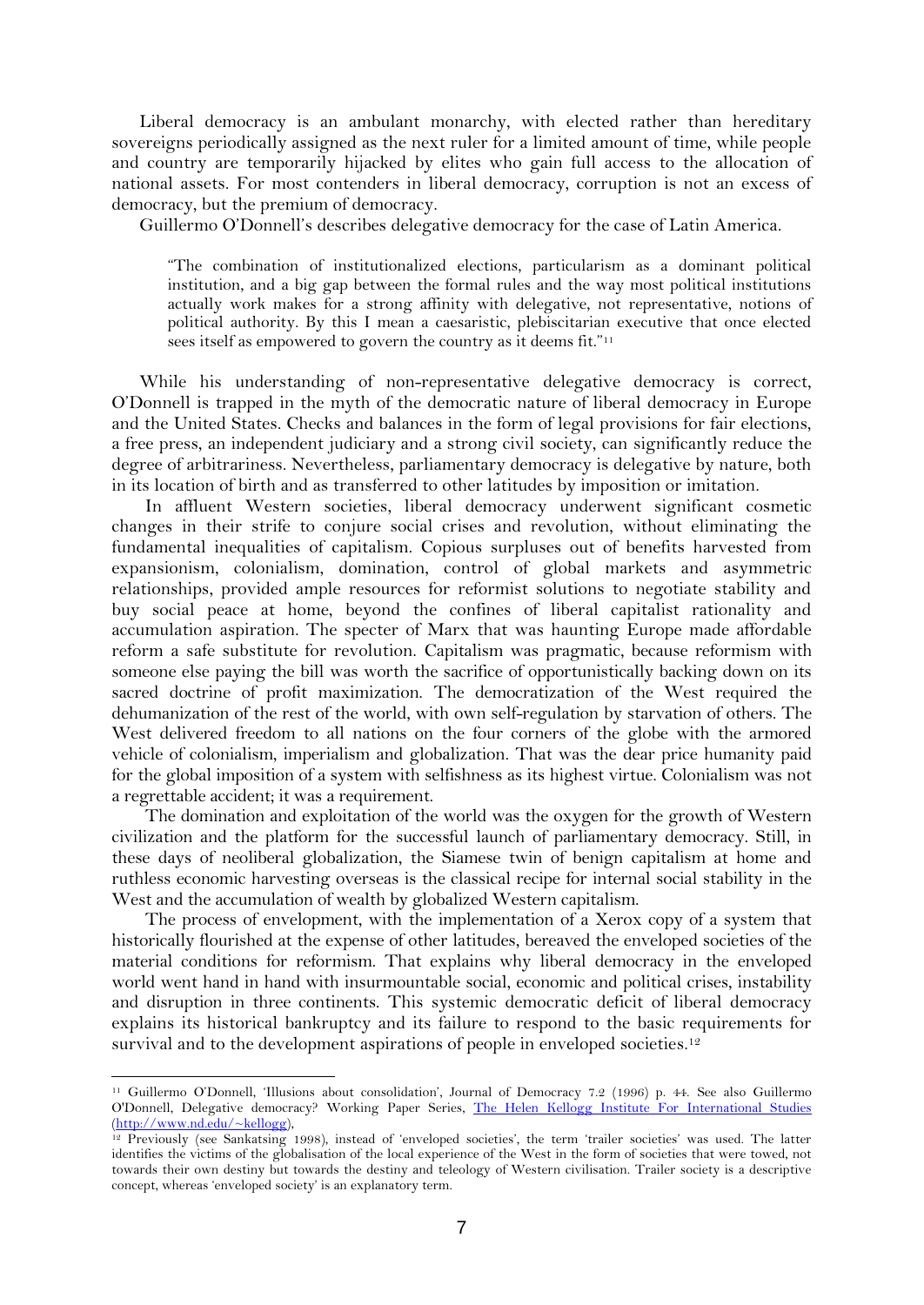A second flaw is that political parties, the cornerstones of liberal democracy, are typically born in a non-democratic way as an initiative of a small group of ambitious individuals with aspiration to power. Notwithstanding its claims of democracy, the liberal system is not an open sphere, but rather a semi-closed system to reproduce political leadership by oligarchy-like structures of heritage, patriarchy, adoption and co-optation. In liberal democracy, political parties are not democratically constituted to allow vertical mobility and reproduction of leadership out of the best of membership. A *de jure* open system turns out to be a *de facto* closed system with informal and institutionalized mechanisms for self-reproduction of political elites. As by birth certificate, the selfproclaimed founding fathers (seldom mothers) of the new party constitute the core leadership for times to come, as the inner circle to produce board members, members of parliament, prime ministers or presidents, whichever may show up in the adventure. From the outset, without awaiting the support of the iron law of Michels<sup>13</sup>, an oligarchy of pioneers takes the reins in the party, laying claims on leadership for decades to come. The most democratic institution of the reigning delegative democracy is death, because that marks the moment that new leadership can be chosen. Vertical mobility and leadership in liberal democracy typically sprout from self-reproduction, inbreeding and cooptation by existing party elites, notwithstanding the democratic coating of internal structures. Instead of a clear-cut democratic inner life, the party typically operates as the private property of a self-proclaimed elite of founding fathers, their biological or political offspring and political in-laws accepted for their capacity to enhance the electoral base.

Liberal democracy is not primarily informed by people and their concerns. Its main concern is to secure the right of the political entrepreneur and party to access power by means of transparent competition rules and procedures that are fair for the contenders in an open arena. Liberal democracy's claim for secret and fair elections is not in the first place to safeguard the rights of the people, but above all to defend the inalienable rights of the contenders for power. Liberal democracy is alarmed, not when people are denied the voice to speak or are bereft of their right to decide and the freedom to act, but when the right of contenders to appropriate political power is thwarted. Only then, echoes of alarm will sound from the four corners of the state, and even beyond, that democracy is in danger.

The combination of self-postulation by non-democratic party formation and the endorsement of rule by delegation explain largely the nature of the political culture and the rules of the game in the political arena. Sun Tsu's<sup>14</sup> statement that all warfare is based on deception, amended by Von Clausewitz's<sup>15</sup> maxim that politics is the continuation of war by other means, along with Machiavelli's<sup>16</sup> view that one should break a pledge when the conditions which forced a person to make the pledge have been resolved, those are widely accepted guiding principles in modern parliamentary democracy.

Resort to checks and balances cannot adequately remedy these structural flaws of delegative democracy. The symbiotic nature of horizontal control, particularly the mutual controls of state agencies over other state institutions, cannot secure vertical control by the vast majority. External pressure and monitoring by civil society may well provide some moderating effect, but whenever a system permanently requires the remedy of a series of informal monitoring controls to prevent derailment, it is inherently flawed. Control by the people should be an essential inbuilt part of the democratic process itself, rather than a cosmetic beautification that is added afterwards.

<sup>13</sup> According to Michels, it is inevitable that a small oligarchic elite develops, whenever a large group of people gather within an organization.

<sup>14</sup> Sun Tzu, The art of war (Translated from the Chinese by Lionel Giles**.)** Mineola (N.Y.), Dover Publications, 2002.

<sup>15</sup> Karl von Clausewitz, The book of war. (Introduction by Ralph Peters.) New York, Modern Library, 2000.

<sup>16</sup> Machiavelli Niccolò, The prince. A bilingual ed. Translated and edited by Mark Musa. New York, St. Martin's Press,1964.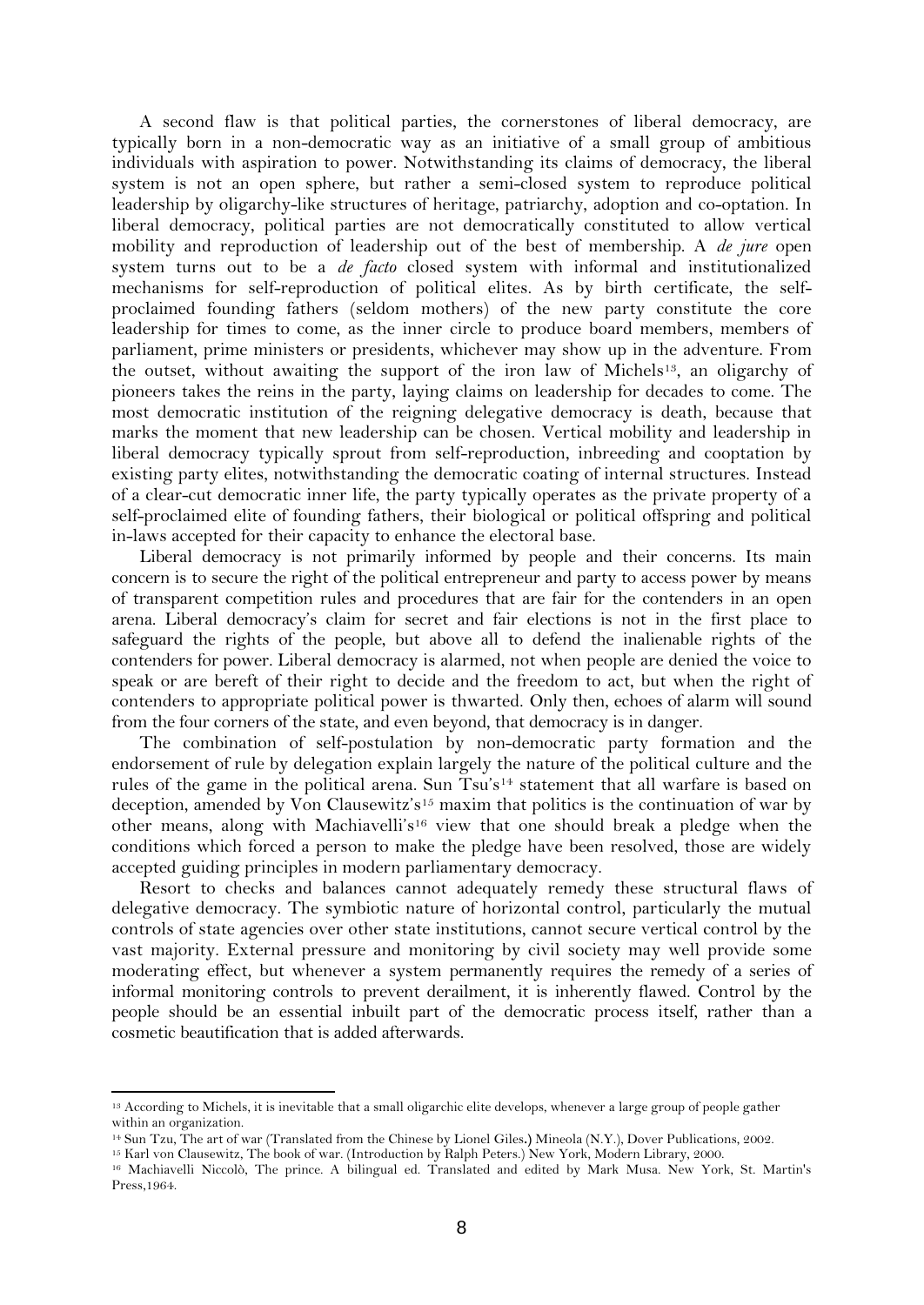Even the institution of a free and autonomous press is not save from elite manipulation. Freedom of press, acclaimed as an indispensable pluralist pillar of democracy that airs many voices of society not hindered by government censorship, is seriously undermined when equating free press to private commercial press. A dominance of commercial media serving the corporate interests of private investors, capital groups and powerful elites, undermines the function of the press as a means of social communication and a guardian of democracy. Free capitalist enterprise in the information realm can seriously impair the sacred right to speak and the right to be heard by society. Only a non-profit and non-monopolistic press that is not controlled by politics, capital or ideology constitutes a free, independent and democratic institution and instrument that is capable of opening full access to all social forces of society. Free press is an asset of the people to provide an accessible forum for all to raise their voice, and definitely not the substitution of private censorship for government censorship.

Fully aware of the internal weakness of liberal democracy, Montesquieu's basic tenet that power can only be controlled by parallel power led to the proposition of the 'trias politica', a discourse of separation of powers readily adopted by liberal democracy. However, the crude reality of liberal democracy in recently independent states falsifies this tenet of the separation of the legislative, executive and judicial power. The political party has a preponderant role in the national political realm, whereas party politics tends to permeate all spheres of society. The result is a hierarchical dependency relation between government and parliament, particularly in electoral systems that lack independent elections for legislative and executive powers. Top party members typically claim and hold executive posts, leaving parliament to the mercy of first runners up. What we have, in reality, is the inverted situation that the parliament becomes an executive instrument of the government.<sup>17</sup> As overheard at a meeting in the Caribbean, "our parliamentary democracy is not a Westminster system, but a 'Yes Minister' system."<sup>18</sup> Trias politica in these societies is a fiction, for at best there is a 'duas politica', and even that is often challenged due to a monistic system that leaves little effective space for an independent judiciary, which is usually appointed by the government. The real rationale behind the separation of powers, the trias politica, may well be sterile horizontal control by parallel elite institutions to claim transparency, while preventing vertical control by people's organizations or by networks of civil society demanding accountability.

The structural democratic deficit of delegation is not a technical shortcoming that can be excused by the famous outworn argument of the practical impossibility for all to decide at the same time. Virtual democracy or e-democracy, offering real time decision making by all in cyberspace, has now overcome that limitation, while the much acclaimed decentralization can cut down the distance between the local and the national. Unless delegation is abandoned, cyberspace will be of no avail, and the majority can be worse off with decentralization. A decentralized 'gangster politics',<sup>19</sup> much like a decentralized mafia, tends to double the trouble. Though powerful tools to bring rule closer to people's life, decentralization and e-democracy alone are of no avail, since the fault of delegative democracy is not a matter of efficiency but of effectiveness and principle that cannot be solved mechanically, neither by a permanent referendum nor by turning every town hall into a parliament.

<sup>17</sup> A.G. Croes elaborates this absence of trias politica for the insular Dutch Caribbean. ('Good Government, Bad Politics' in 'Deugdelijkheid van bestuur in kleine landen'. Aruba, Koninkrijkssymposium. Samengesteld onder Redactie van de Koninkrijkssymposiumcommissie, April 1995.)

<sup>18</sup> A remark from the audience at "Independent Thought and Caribbean Freedom. Testimonial Conference in Honour of Lloyd Best", organized by the Sir Arthur Lewis Institute of Social & Economic Studies. The University of the West Indies, St. Augustine, Trinidad & Tobago. September 19-20, 2002.

<sup>19</sup> 'Gangster politics' is an expressive term used to characterize the widespread demeanor of rulers by delegation to administrate state resources as private property with a partisan policy intruding aggresively into the private sphere.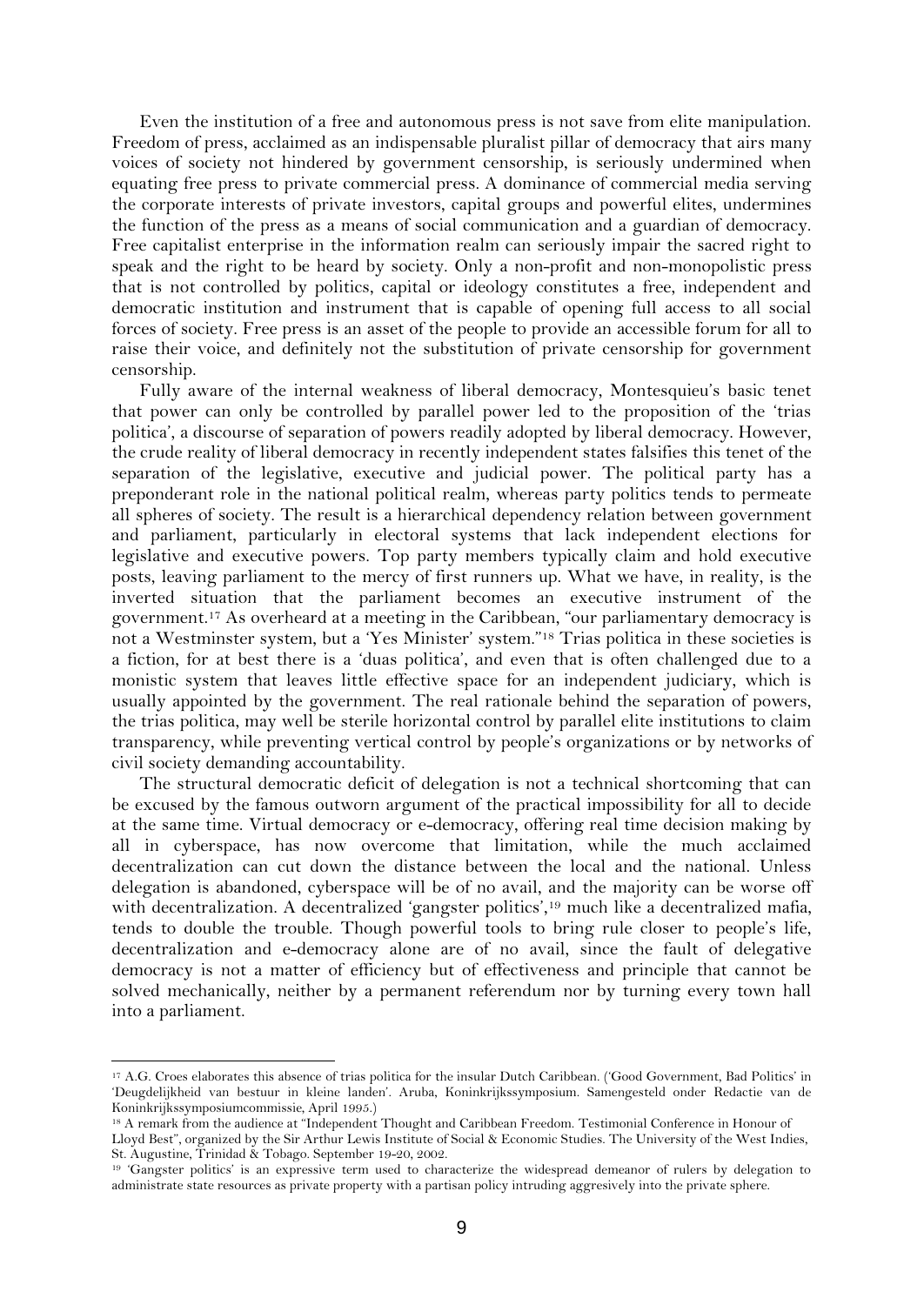All this points to a single conclusion with far reaching implications for the political options that are open to the future. The current system of liberal democracy based on delegation, does not work, never worked and cannot work. Liberal democracy is a system of privatization of power and rule that functions as a cunning institutional technique to give excluded people the feeling of being the real decision makers. Even much debated concepts as 'consolidated democracy' and 'good governance' totally miss the point. Lack of stable democracy and good governance are not the cause but an effect of the absence of democracy. The degree of consolidation of liberal democracy only points to a successful discursive legitimization of what in reality is a mockery of democracy.<sup>20</sup>

Delegation turns the system unfit to express the will of the majority of the people or to take care for their interests. That is the reason why liberal democracy typically derails into elite decision-making and sectarian politics. Appropriation of power by demonizing the adversary while offering paradise, in order to seduce the electorate, can offer no genuine democracy. On the other hand, the response of usurpation of power, using force or coercion, by military coup, uprising, dictatorship or polarizing revolution, offers remedies that are worse than the evil, since they rather aggravate instability while introducing additional sources of deep social disruption.

This rejection of delegation, appropriation and usurpation of power narrows down the options. The only realm left open to search for a democratic solution is people taking command of their own destiny, in order to see to the fulfillment of their own needs, interests and aspirations for physical and social survival.

#### **4. Representation**

Unable to cope with the tide of popular mobilization against his government, recently the President of Bolivia, a champion of neoliberalism, complained: "They want to govern from the streets, not from parliament and within our institutions."<sup>21</sup> Unwittingly, he made the candid diagnosis that liberal democracy feels the need to defend itself against the people. Put in a more neutral way, people have had enough of delegation in futile institutions that primarily serve the concerns and interests of a tiny slice of society and the bonanza politics of small closed groups of political entrepreneurs and adventurers, at the expense of the people. The street is where people live, suffer and die on a daily base, not the parliament and the sterile elite institutions that derive their power from induced consent of an aggregate of socially vulnerable loose individuals. "There is no such thing as society, there are only individuals," lectured another champion of neoliberalism, Margaret Thatcher. A society as a sum of individuals is harmless, but if they become a crowd, they become a mob. This cynicism of considering the people as the 'street' is characteristic for the political culture of liberal democracy.

Political cynicism, an important factor to understand liberal democracy, still lacks significant research. One salient exception in the Caribbean is Wendell Bell's research in the 1960s on nation, state and democracy in Jamaica, with results that can still be highlighted. He concluded that "political cynicism was fairly widespread; half of the leaders were at least moderately cynical and a fifth of them were cynical in the extreme."<sup>22</sup> 'Cynicism' was defined as a contemptuous and disrespectful attitude towards voters who are seen as incompetent, in the

<sup>20</sup> For a comprehensive overview of the different positions on democracy focussed on the Caribbean, see: Francine Jacome. Democracy and governability. Integration and regionalization processes in the Wider Caribbean. In: Peter Wickham et al. Elements of regional integration: The way forward. Kingston, Ian Randle. Critical Issues in Caribbean Development Number 6, 1998.

<sup>21</sup> Forrest Hylton "Bolivia: Crisis and opportunity", in Znet October 03, 2003.

[http://www.zmag.org/weluser.htm.](http://www.zmag.org/weluser.htm) Within weeks, the power of the street turned out large enough to oust the president out of power.

<sup>22</sup> Wendell Bell, Jamaican leaders: Political attitudes in a new nation. Berkeley and Los Angeles, University of California Press, 1964, p. 130.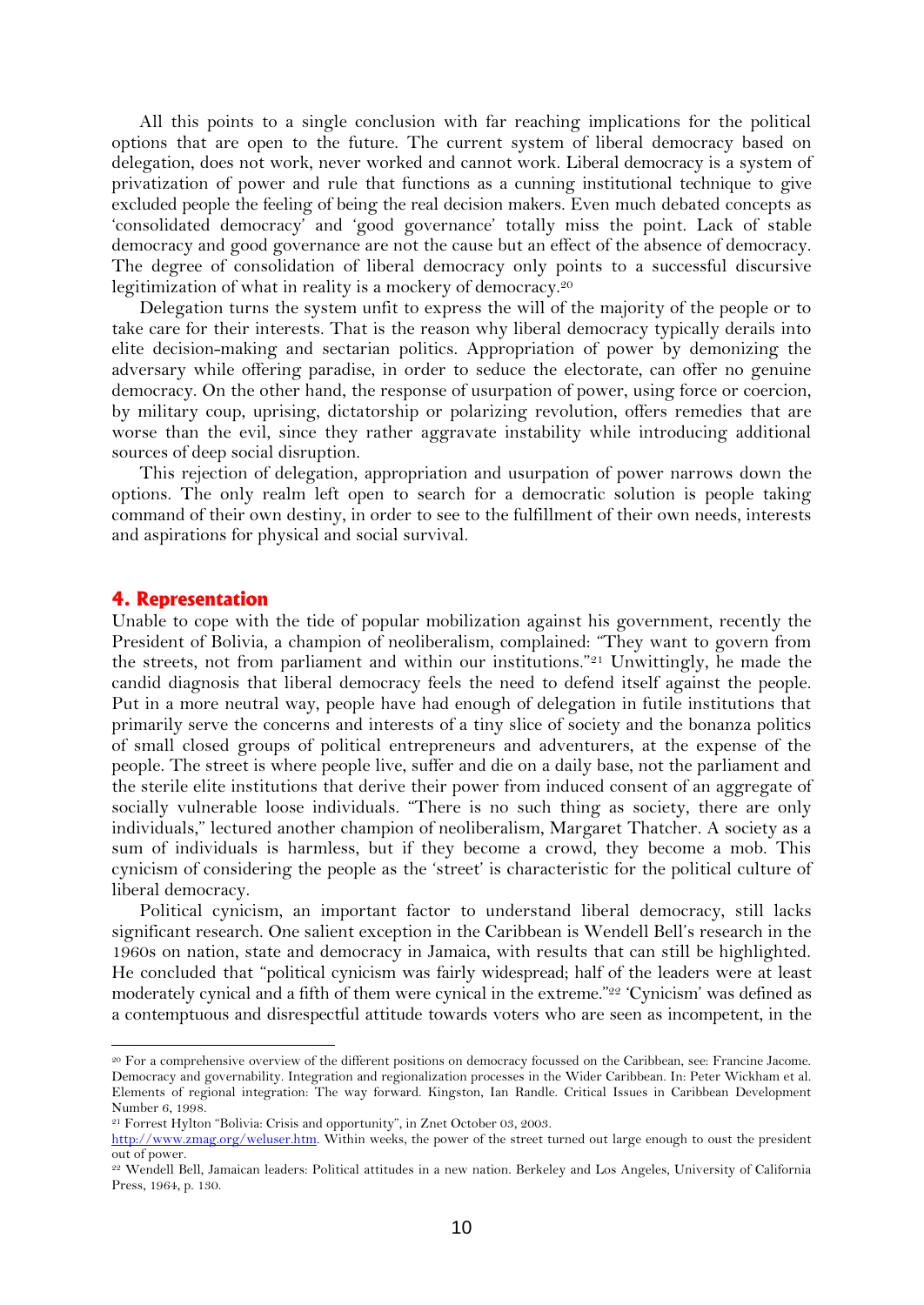belief that "the electorate acting collectively are fools to be tricked, herded, or grossly manipulated".<sup>23</sup> Liberal democracy does not even hesitate to resort to biblical scenes to underscore its deep distrust of people: Today it is hallelujah, tomorrow crucify Him! Except for their vote, people are an awkward obstacle.

The prime democratic concern of political parties and politicians is their craving for popular endorsement by the ballot. Alternative parties with proposals for change, rejuvenation, modernity and innovation that enter the political arena of delegation are no exception. They too are swiftly encapsulated in the existing political culture, notwithstanding their efforts to distinguish themselves with dichotomies as 'new versus old politics', 'modern versus traditional politics', 'innovation versus continuation', and 'progressive versus conservative'. Even parties in the political arena genuinely aspiring democracy, progress and prosperity, eventually, end up in deep frustration and rejection of the system, when confronted with the impotence to realize their ideals in an environment dominated by power seeking contenders.

Historically, the failure to respond with an alternative within the system conduced to extremes as political retreat, apathy and the pursuit of extra-constitutional options by disobedience, military coup, revolution and civil war. The danger, however, does not always originate from anti-democratic forces, but as the case of Jamaica illustrates, it can even come from

"among the change-leaders themselves who are trying to move the people of Jamaica into a better future but who sometimes become impatient with the democratic process when it appears to them to impede the progress they hope to achieve. This particular kind of antidemocratic or politically cynical attitude carries with it its own legitimation and can be expressed freely, since it is anti-democracy in the name of the people's welfare, in the name of economic and social progress."<sup>24</sup>

Stripped from all discourse and cosmetics, the choice of democracy is between democracy by delegation and democracy by representation. Delegation, as a paternalist topdown command, is democratic appropriation of power by a self-postulated vanguard, based on induced consent, which typically leads to oligarchy and marginalization of the people. Delegative democracy can offer no solution, given the inherent Frankensteinian danger in the field of politics of the incapacity of the assigning agents to keep their political creation under control. In delegative democracy, participation is the equivalent of loyalty; in representative democracy, participation is the equivalent of agency. Delegation leads to hierarchical authority, to paternalism, appropriation of power and envelopment, whereas representation leads to socially based and controlled authority, self-realization, empowerment and development. Indeed, "trust is good, control is better."<sup>25</sup>

Representation is a democratic exercise of power, based on the mobilization of the social actors in society in pursuit of their own interests through participatory bottom-up control, which opens wide the avenue for people to opt for their own cause through participation and self-agency. Representation, briefly, is democracy of people speaking on their own behalf in the intonation and cadence of their own voice.<sup>26</sup>

<sup>23</sup> Wendell Bell, ibid. p. 108.

<sup>24</sup> Wendell Bell, ibid. p. 131.

<sup>&</sup>lt;sup>25</sup> A phrase of Mao Tse Tung (Mao Ze Dong).

<sup>26</sup> Ethymologically, democracy does not stand for 'rule of the people', but for 'power of the people', since 'demos' means 'people' and 'cratein' means 'power'. (This emphasis on power is also found in aristocracy, plutocracy, meritocracy, theocracy.) Rule is expresses by the suffix '-archy', like in monarchy (one ruler), anarchy (no ruler), oligarchy (family or small group rules) and hierarchy (structure of rule). So, what is needed is a democracy evolved into demoarchy, not just the power to elect, but rather the power to rule should be in hands of the people, not delegation but representation. Instead of introducing a neologism, in our understanding genuine democracy is people's power and people's rule at the same time, otherwise it is no democracy.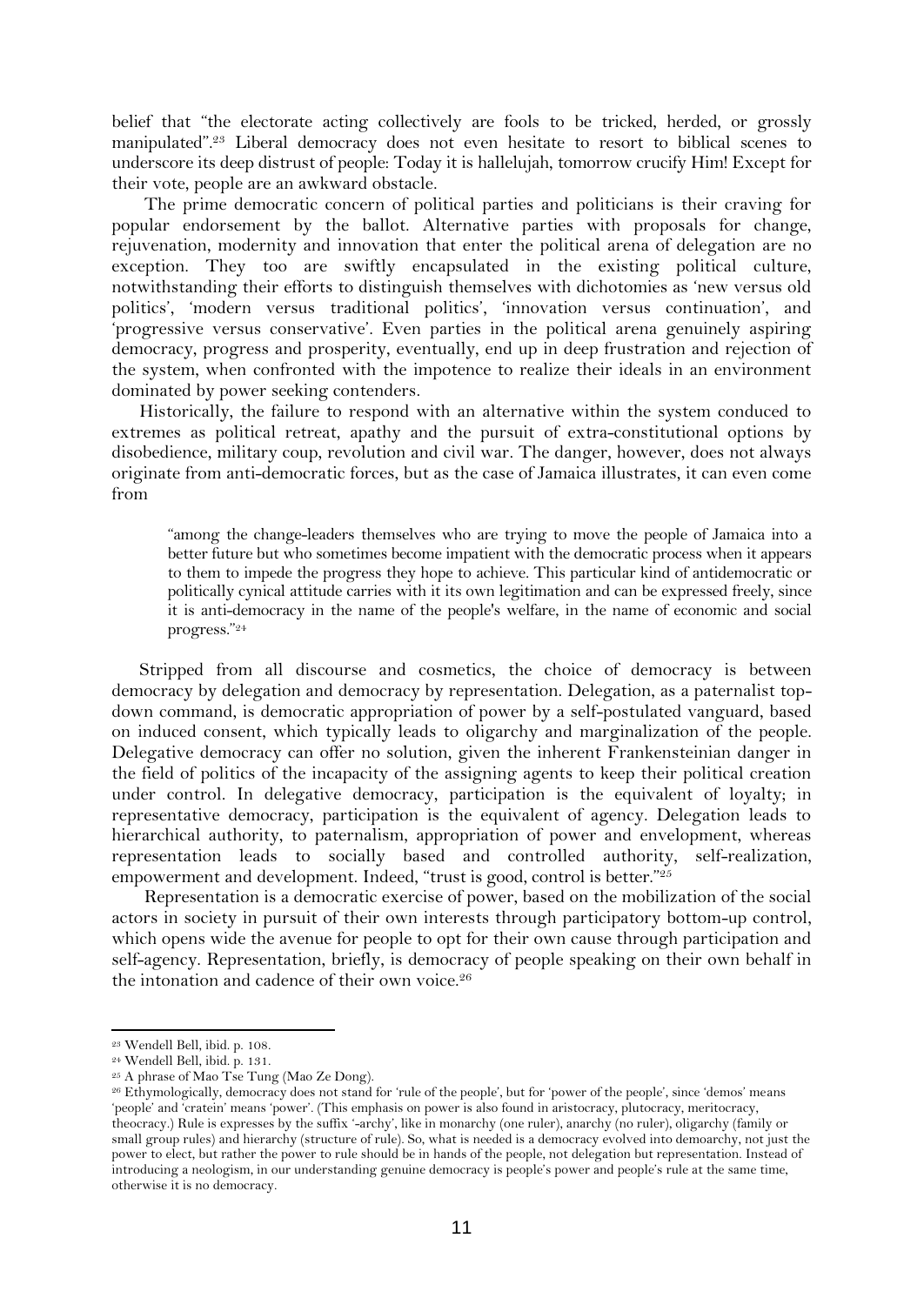This casts the footlights on the three crucial creative factors in society that shape social history: (i) the social forces as the main agents; (ii) survival as the driving force, and (iii) awareness as the triggering factor to guide and motivate change and creation. In conjunction, these are the prime agents that engender development as the driving force of social evolution.

Cooperation and joint action of a species is a requirement for physical survival and assurance of social and cultural reproduction, turning social forces into the creators of history. Social processes, gradual or revolutionary, are not merely the product of lifeless economic factors or the magic of inorganic markets, as capitalist and Marxist ideologies endorse from opposing angles. They are, in the first place, the outcome of the agency of acting and interacting ensembles of individuals in the full continuum of social, economic, cultural and political activities, as the architects of social evolution.<sup>27</sup> These social forces, varying from family, kinship, cast, class and tribe to a wide differentiation of interest groups and social networks, are set in motion by what constitutes the driving force of life in the whole of the universe, the urge to survive. The drive for survival finds its direct practical translation in needs and interests perceived as relevant or critical by individuals and social groups.

Individuals may play a key role in social processes, but history is always the labor of social forces. Gandhi was an idea, Mandela a commitment, and only their capacity to mobilize the strategic social forces of society could remove Apartheid and achieve nonviolent decolonization, overcoming coercion and legitimating discourse. Individuals and ideas, as the critical catalysers, are agents of history to the degree to which they create awareness and mobilize social forces. Rather than the individual, an oligarchy or a selfpostulated vanguard, social forces constitute the engine of development in society and the source of genuine democratic rule.

With social forces and the strife for survival always on the scene, the critical factor to motivate people to act in function of their own cause in the pursuit of self-realization, is awareness, where the deepest secret of political change is located. The conviction that real options to take command of the own destiny are available or can be brought within reach, is the key to liberate people from adulterating discourses and from induced consent. A practical definition of awareness is, therefore, to see an alternative to existing reality. Ideas are an important source for power, as Eric Wolf brilliantly illustrates in his in-depth analysis of such distant realities as the Amerindian society and Nazi Germany, demonstrating that culture, cosmology and ideology can be powerful tools for socially shaping power and rule.<sup>28</sup>

Operating within the ambit of awareness are factors capable of creating or hindering solidarity and concerted action, such as ideas, discourse and ideology, but also the stimulating force of culture as the expression of the heartbeat of the collectivity, whether crystallized in shared convention, literature, poetry, music or dance. In the Caribbean, as Angel Rivera reminds us, before the verb, there were the drum, rhythm and movement.<sup>29</sup> Music and dance, as the sonoric and dramatic response of history, could not be appropriated or adulterated by discourse, since it is not intervened by the mind or the text, but comes directly from 'the soul'. Music and dance have been the most democratic institutions throughout history. The drum, an extraordinarily subversive institution in the Caribbean, even more so than philosophy and science, interacts with ancestors and gods connecting the soul with the universe, with reality and with the inner clock in search of feasible outlets. By

<sup>&</sup>lt;sup>27</sup> None of those spheres should be privileged or downgraded in relation to another, as is the case of Marxism that tends, with different gradations, to understand the economic realm as the base and all the rest as a superstructure.

<sup>28</sup> Eric Wolf clearly illustrates with a study of the Kwakiutl Indians on the northern Pacific coast of North America, the Aztecs in Mexico and National Socialism in Germany, a close relationship between ideas and power, highlighting the influence of culture, cosmology and ideology. Eric Wolf, Envisioning power. Ideologies of dominance and crisis. Berkeley, University of California Press 1999.

<sup>29</sup> Angel Quintero Rivera. Salsa, sabor y control. Sociología de la música tropical. Mexico, Siglo XXI Editores, 1998.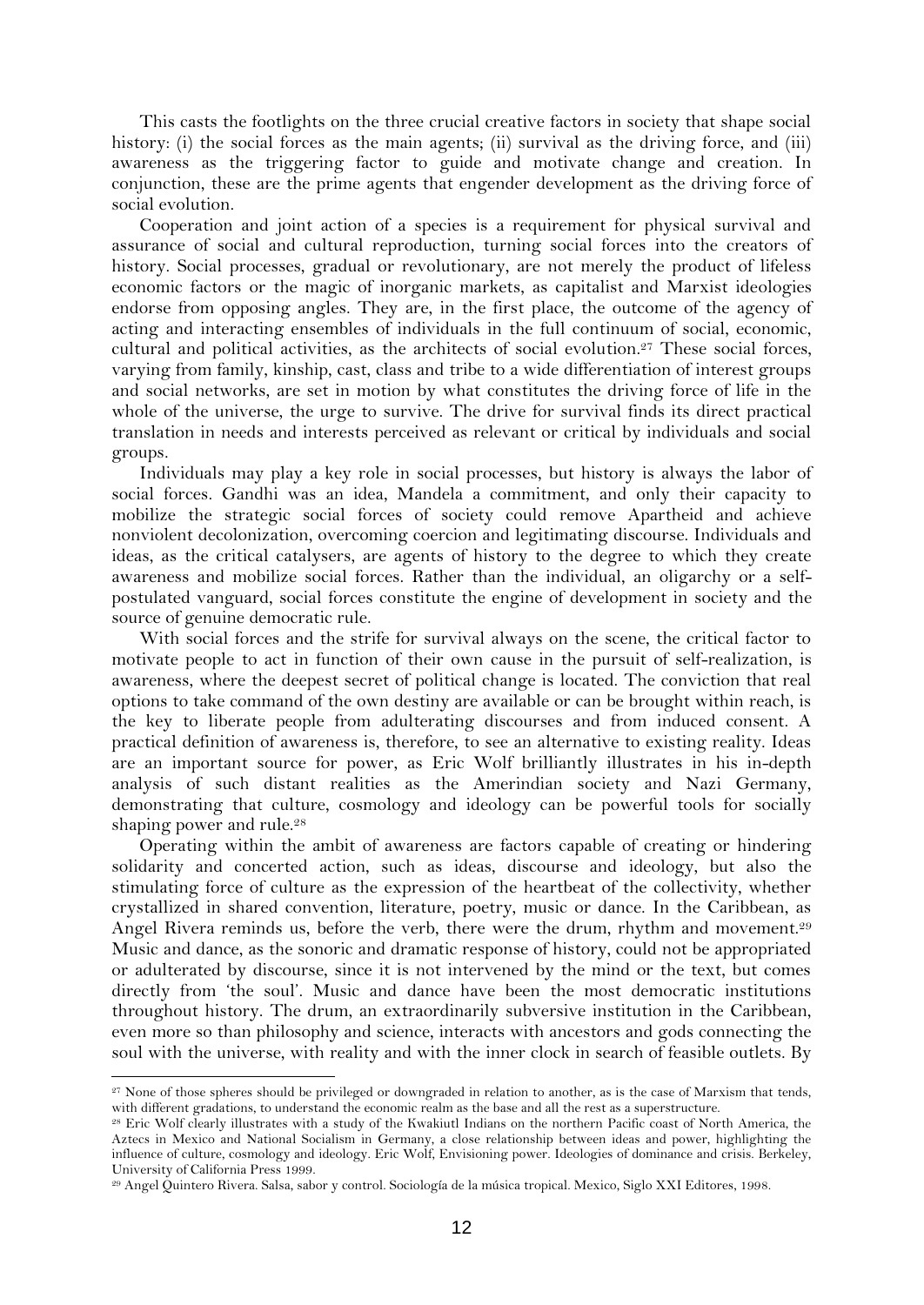saying without words what was discursively aborted in the voice, the drum represents joy, protest, suffering, love, and dreams of survival to a muted people, always ungraspable and embarrassing for colonial and imperial rule. Music and dance should be vindicated as powerful tools for development and democracy, as illustrated for the Dominican Republic in the statement that "the merengue is the only motive that groups together without discussion the most divergent sentiments of Dominicanship."<sup>30</sup> A complete reassessment of the role of art is required as a vehicle for development. That is the only way to break with the weird reality of history that illiteracy constituted a valuable safety device against colonial discourse.

Hegemony and discourse are vital concepts to understand processes of awareness among social forces. A notable effort to overcome the constraints of economic reductionism within the Marxist tradition is Antonio Gramsci's concept of hegemony, which highlights the role of non-economic factors. Hegemony is influence exercised by enhancing legitimacy in society, while domination is exercised through control of the state.<sup>31</sup> Hegemony

"can be understood as the degree to which a combination of coercion and consent establishes authority and leadership without a direct resort to visible force or violence. It does not draw on naked power but on the awe towards power; therefore, the contribution of 'power' to 'hegemony' does not lie in its application but rather in the persuasive capacity of power as a potential and latent entity without the need to resort to direct force or violence."<sup>32</sup>

Hegemony is typically supported by discourses that function as justifying narrations presented as self-evident truths to mitigate the perception of reality. Their prime function is to prevent people and social forces from becoming aware of their real conditions and development options. Once social forces become conscious of their own reality and of their capacity to act, conditions are ready for them to design viable channels for collective survival, starting with the pursuit of interests and objectives that are critical for the own group.

With this key role in history of conscious social forces identified, the basis of representation can be defined. Representation is based on social agency, on social forces taking command of their own destiny, realizing their needs and interests and securing their development chances, like beneficiaries acting on their own behalf. Representation, therefore, should be rooted in a social movement, in a concerted action of social forces pursuing own specific group goals, as a powerful tool for development and democracy. Not homogenization or uniformity paves the collective road to the future, but respect for identity and the reconfirmation of diversity. Consensus should not be enforced, but harmony should be negotiated. Negotiation and joint action, based on the harmonization of divergent, even contrary interests among social forces, is the best available option to reach a viable project for the self-realization both of the social group and of society as a whole.

Representation based on a broad social movement can overcome the democratic deficit of delegative models that constitute a severe threat to development, by impairing the agency of social forces both in the social and economic realm. Representation builds on the dynamic principle that social evolution is the work of social forces that operate in society and shape, modify and erect vital structures and codes of conduct, in a project of survival and self-realization based on interest and benefit, both individual and collective, for the

<sup>30</sup> Lara Yvette López de Jesús (Encuentros sincopados. El caribe contemporaneo a través de sus prácticas musicales.

Mexico, Siglo XXI Editores, 2003), in an interesting account on the role of music in Caribbean history, makes reference to this statement of Fafá Taveras ("... el merengue es el único motivo que agrupa sin discusión los más diversos sentimientos de la dominicanidad.")

<sup>31</sup> Antonio Gramsci, Selections from the prison notebooks. London, Lawrence and Wishart, 1995 (Originally written in 1951), p. 12

<sup>32</sup> Glenn Sankatsing, Caribbean social science: An assessment. Caracas: Unesco, 1989, p. 126.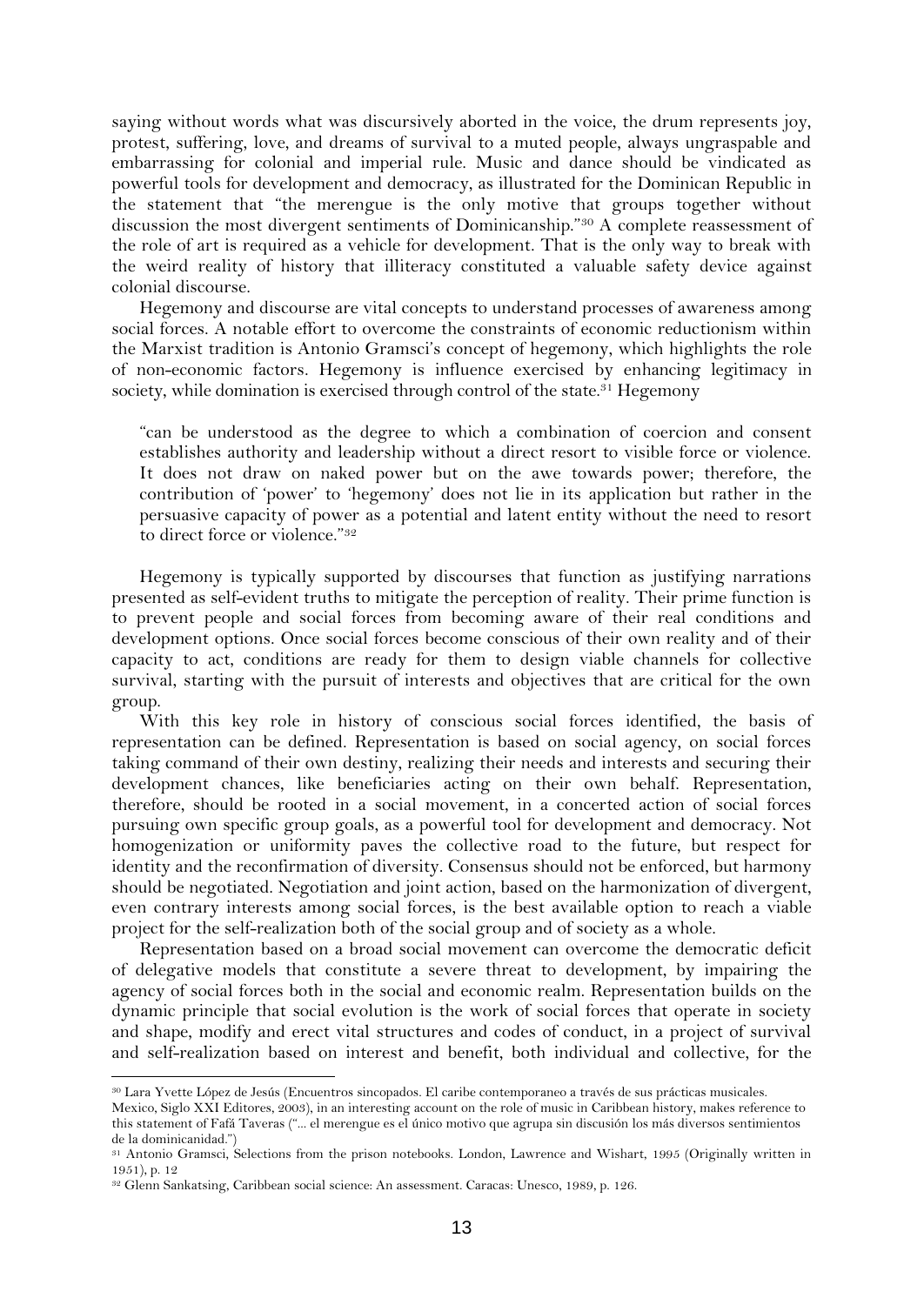realization of individual goals and collective survival. This raises the issue of defining the ideological basis of representative democracy as a political system and the identification of the practical steps to accomplish genuine democracy.

### **5. Development ideology**

Property, liberty, and equality, these are the three values that informed the great ideologies of the last centuries. Liberal capitalist ideology is based on property and liberty, to the detriment of equality. According to Samir Amin, "The United States is based on two values: liberty and property. When you put them together you get a cowboy."<sup>33</sup> Exclusive focus on liberty and property produces the cowboy ideology of capitalist neoliberalism, to the detriment of equality. Communist ideology, on the other hand, is based on property and equality, to the detriment of liberty. Exclusive focus on property and equality produces the big-brother ideology of communism. To have, only to enjoy without sharing, turns greed into the highest of values in capitalism, producing egoism, competition and inequality. To have, only to share without freedom to enjoy turns creed in the highest of values in communism, producing ideological vanguardism and usurpation by boss, to the detriment of free agency.

Liberal capitalist and communist ideologies, as concretely manifested in historical practice, should be rejected flatly for missing one indispensable value, offering either the sacred right to speak to the unfed mouth, or the sacred right to eat to a muted crowd. Liberal capitalist ideology scores high on individual and juridical rights, but low on social and economic rights, guaranteeing freedom to vote to all, even to those who cannot survive physically. Communist ideology scores high on social and economic rights, but low on individual and juridical rights, offering a fair share of scarce goods without freedom of speech.

Fraternity as a prominent value has long vanished from the scene, ever since it took front stage in the French revolution, due to its incompatibility with capitalism. Lack of belief in humaneness and solidarity has been the most notorious casualty of the preponderance of the economic realm, both in liberal capitalist and communist ideologies. The outcome easily derailed in the use of coercion as the only viable answer, either by the dictatorship of capital or by the dictatorship of the proletariat. Freedom could dominate the ideological scenery of the twentieth century in two flavors, set either by neoliberal capitalist or by communist ideology, leading to the paradox of wars of national liberation directed against the 'free world'.

These two evils of Western genealogy and heritage were imposed on the globe as an exclusive dichotomy, saddling the rest of the planet with troubles derived from their leftright rivalry that were totally unrelated to their own collectivity-based reality and historical process. Severe polarization, internecine conflict, instability and war, as the social toll that deformed three continents, provide the compelling reason to reject both capitalist and communist ideology, when searching for feasible options for representative democracy.

Contrary to the widespread belief at the time, the demolition of the Berlin Wall did not enhance freedom, prosperity or security, but quite the opposite, it turned the world into an openly dangerous place. With the unrestraint globalized neoliberal scourge now haunting the world, it is hard to tell on which side of the wall the prison was actually located. One may well prefer two devils fighting than one devil winning. For enveloped societies on three continents, it has become clear, by now, that superpower cooperation is no improvement over superpower rivalry, because "whether elephants make war or love, it is grass that

<sup>33</sup> Empire of chaos challenged. Al Ahram, 24 - 30 October 2002. Issue No. 609. Interview of Samir Amin by Fatemah Farag.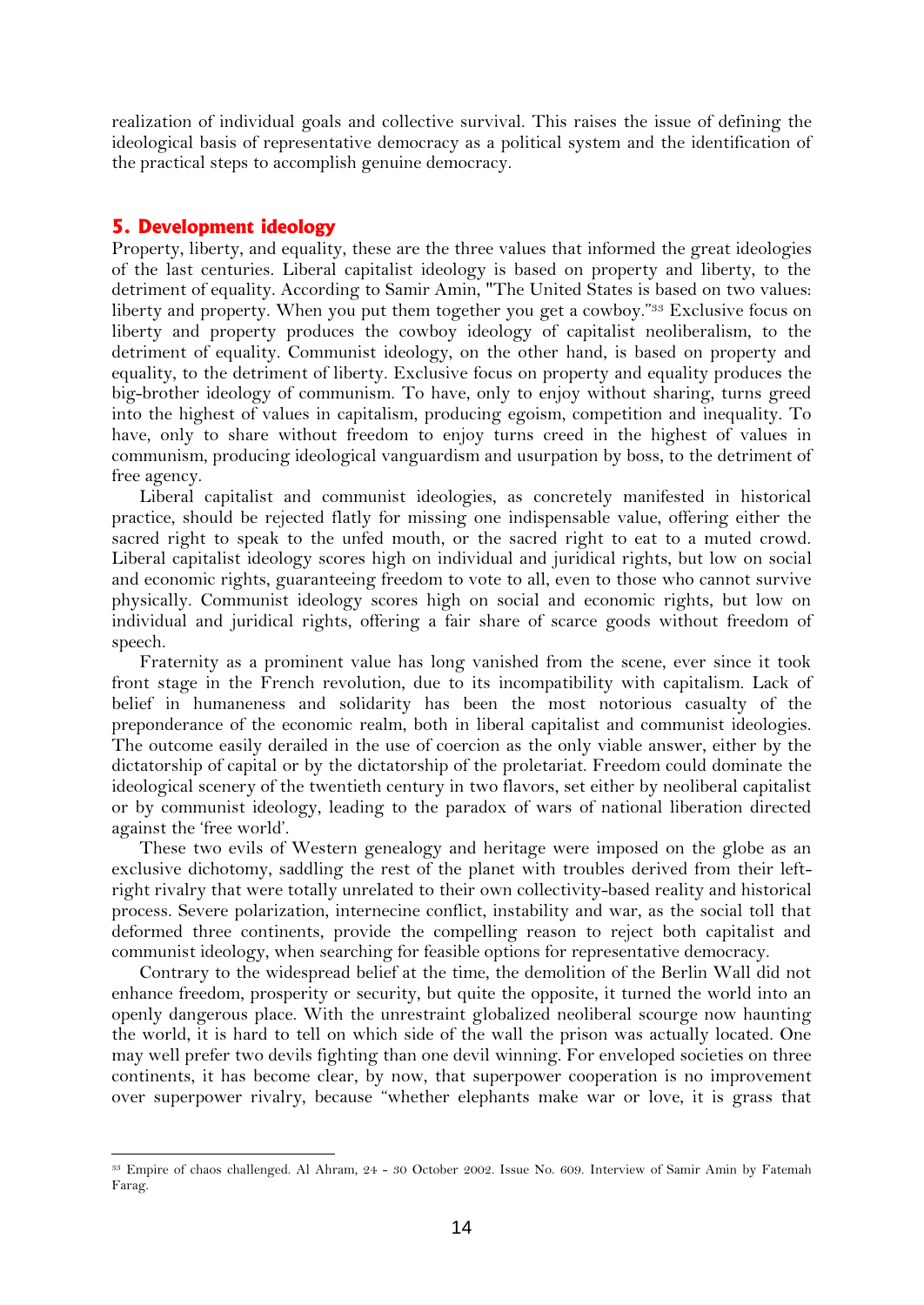suffers," as African wisdom teaches.<sup>34</sup> Dramatic recent episodes of hyper power abuse confirm that, on the debris of the Berlin Wall, the prospect for peace and prosperity has been the main victim. Everybody is worse off now, in the first place genuine democracy in the countries under the scourge of envelopment.

This ruthless dichotomizing ideological war brought a threatening stasis in contemporary world, after more than a century of casualties. What the confrontation between neoliberal appropriation of authority by delegation and communist usurpation of power by revolution amounted to was nothing else than a tribal quarrel in economic reductionism between the unilateral focus on the market and the struggle for the possession of the means of production. Right, left and the magic of the center, two evils and their golden midpoint, all biased as the artifact of a false dichotomy, could only sow political disaster on top of social suffering in all enveloped societies.

A new ideology is required with the full ambit of culture as the prime realm. Culture is neither an archaic ornament of society, nor a creative decoration of social life. Culture is the materialization of the yearning to survive in interactive response to forces of nature and the institutionalization of coexistence through conventions and shared institutions in pursuit of order, stability and peace in a project of self-realization. Culture is not an adornment, but the heartbeat of society, and definitely not a superstructure supported by the economic realm.

A society is collective by nature, by anatomy, by culture, by concerted effort. Language, religion, social code system, physical reproduction to procreate and social reproduction to socialize the newborn are all attributes of a collectivity. Culture, as a collective convention, is the crystallization in material and immaterial traits of the drive of humanity to survive, defend itself, grow and develop, and to realize dreams in concert. Far beyond ancestor worship, culture is a heritage under constant social scrutiny, in order to comply with the urge of society to survive and develop. The vigor of culture does not lie in nostalgia of the past but in the validity of its response to challenges.

Individualism is, for that reason, the most critical contradiction that modernity was trapped in over time, because society can never be understood as an aggregate of 'free' individuals. Unattached competing individuals cannot be matched with the commands of culture and collective survival. Atomistic self-indulgence and freewheeling individuals do not fit in the cosmic streams of survival and evolution as a species. This explains why delegative democracy, as an offspring of Western modernity, failed historically, with its most dramatical expression in enveloped societies.

Representation requires a new ideology in the field of agency and politics based on the full ambit of culture and a harmony between the individual and collective realm, geared towards self-realization of society and its members. The new response is development ideology that takes property, equality<sup>35</sup>, liberty and solidarity, as its four fundamental values and cornerstones. A balanced fusion between having, sharing, shaping and heeding, turns development ideology into a timely option for humanity on a troubled globe that intuitively knows that a system based on selfishness can harbor no alternative for the future, while the counter option of the sacrifice of freedom to a dictatorship of a vanguard can never be humane. Development ideology is not a theology upholding the axiom of prevailing goodness, but a practical survival device rooted in development as the driving force that commands history, evolution and nature, through processes not of paternalism but of selfagency. The solution for our contemporary world does not lie in de-ideologization, as claimed by the 'end-of-history' missionaries, but rather in the re-ideologization based on the development ideology, in order to enhance awareness and restore belief in agency to shape the future.

<sup>34</sup> This proverb in Swahili inspired the title of Thomas Weiss and James Blight (eds.) The Suffering Grass: Superpowers and regional conflict in Southern Africa and the Caribbean. Boulder, Lynne Rienner, 1992.

<sup>35</sup> Equality is understood as including 'justice'.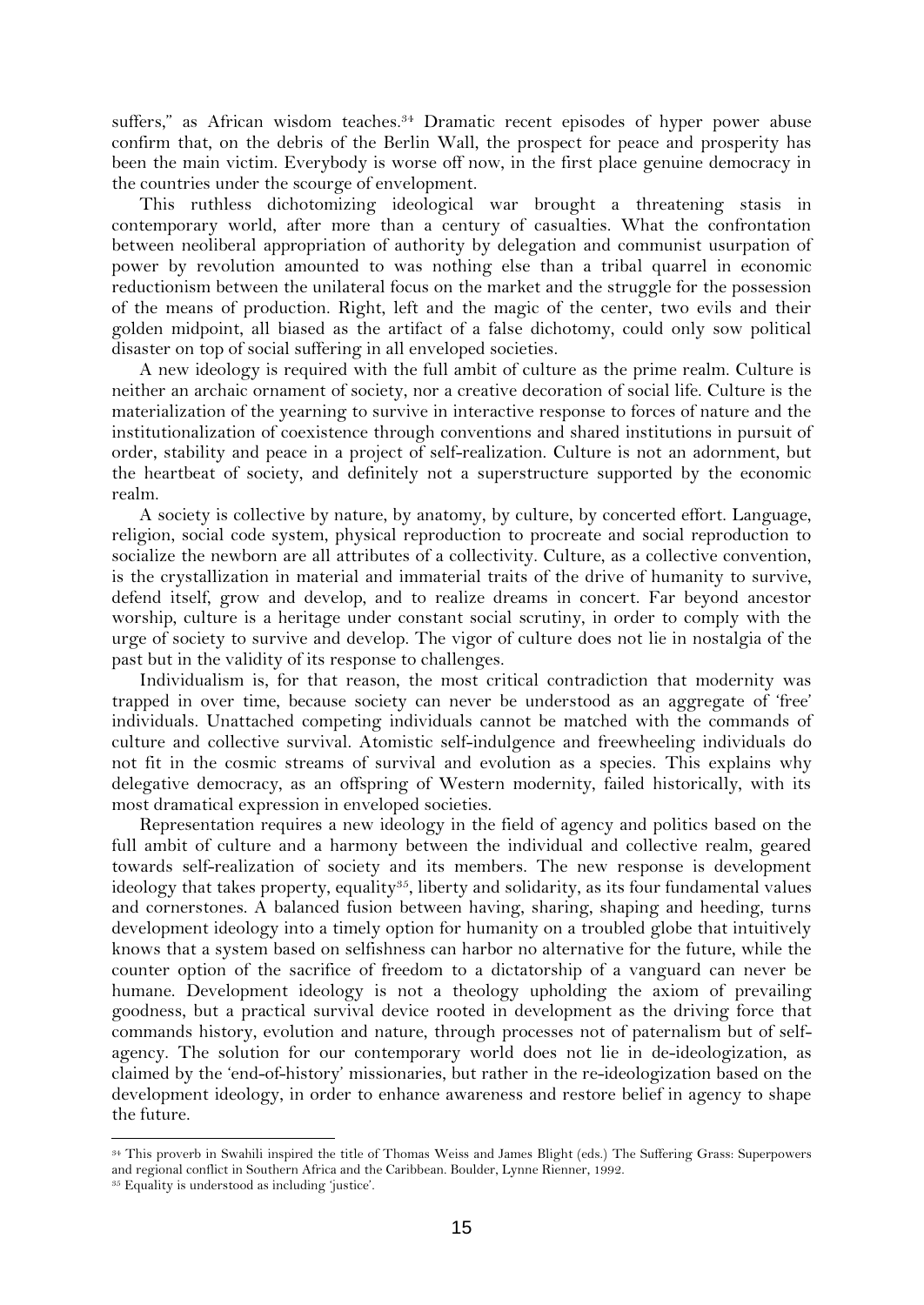In politics and action, the choice is, therefore, between disintegrating liberal capitalist ideology, totalitarian communist ideology and holistic development ideology. Only development ideology cemented on respect for freedom, agency and democracy, is capable of establishing a balance between the individual and the collective, between present and future, and between theory and practice. Freedom is not a discursive invention or a gift to the barbarian, but it is closely related to the strife for self-realization based on internal social dynamism. Freedom leads to self-realization and development, whereas development is the only landscape where freedom can flourish, outside which only its caricature can exist in the form of envelopment, paternalism, patriarchy and tyranny. Development, freedom and democracy, therefore, go hand in hand as the three faces of the same evolutionary dynamism. Unless democracy merges with freedom and development, it derails into the false baseless discourse of imposing 'freedom' to the detriment of equality, dignity and diversity, as championed by neoliberal globalization.

Informed by the development ideology, the combined theoretical and practical approach of development and the extradisciplinary methodology provides a powerful instrument in contemporary world for the outline of a practical political escape route for enveloped societies, based on a critical analysis of their genesis.

## **6. Political genesis and present reality of enveloped society<sup>36</sup>**

The most painful conclusion regarding the social evolution of former colonies is that the process of decolonization was not an exercise in development, but rather a showcase of envelopment. It was not an indigenous project driven by the own culture in an effort to develop out of own potentialities. Far from the emancipated masses or traditional groups in the colony, decolonization was orchestrated and executed by the most westernized minds and educated layers in the dying days of colonial rule. They became the newborn elites that took control of the power structure, whether informed by liberal capitalism or by its Marxist refutation.<sup>37</sup> Cynically, decolonizing peoples were saddled with alien models, the success of which historically required their own enslavement and oppression. The urge to liberate them into the ideal of a modern western nation-state by context-free mimicry of western modernization provoked disruption with extreme social costs. Decolonization became the own image of the West in the broken mirror of the shattered colony.

Preexisting ethnic, cultural, religious and other social affiliations in societies erected upon collective belonging and communal life were rearranged in the matrix of atomistic individualism, that was taken as the axiomatic norm for progress and prosperity. Delegative democracy, thus, became a powerful tool in hands of westernized local exponents educated under colonial legality to fill the vacuum of authority left behind by disintegrating colonialism and to seize the reins in the independent state with newborn party structures.

Predictable drama came over three continents. In Africa, the rationale of foreign domination and exploitation cartographically collapsed different tribes into a single balkanized polity, redrawing the map for imperial rule. In the Caribbean, implantation stuffed Caribbean territories with a quilt of tribes and nationalities relocated as a labor force,

<sup>36</sup> For two reasons 'enveloped society' is a better term than the widely used concept 'postcolonial society'. In the first place, enveloped society is a descriptive term of the present condition of social reality. 'Postcolonial society', on the other hand, defines the present in function of a past history. In the second place, 'postcolonial society' requires a precise conceptual delimitation beyond its literary meaning, because not all ex-colonies can be regarded as postcolonial societies. The United States is not a postcolonial society, but the reincarnation of Europe.

<sup>37</sup> "Capitalism, it should be reminded, was only indigenous in the Occident, where it was generated out of historical processes. International capitalism is simply globalised Western capitalism, not the outcome of industrial revolutions in Ghana or Indonesia, or of rationalisation processes in Brazil, or class struggle in Nigeria. Capitalism has no heart, but it does have homelands, definitely not to be looked for in Latin America or Africa, but rather in Europe and its reincarnation in North America." (Glenn Sankatsing, The Caribbean: Archipelago of trailer societies, 1998, at [www.crscenter.com\)](http://www.crscenter.com/). As a critical response to Western capitalism, Marxism, too, lacks universalism. The tenet that capitalism and Marxism are universals is part of the Eurocentric image of the world that all universals are born in the West.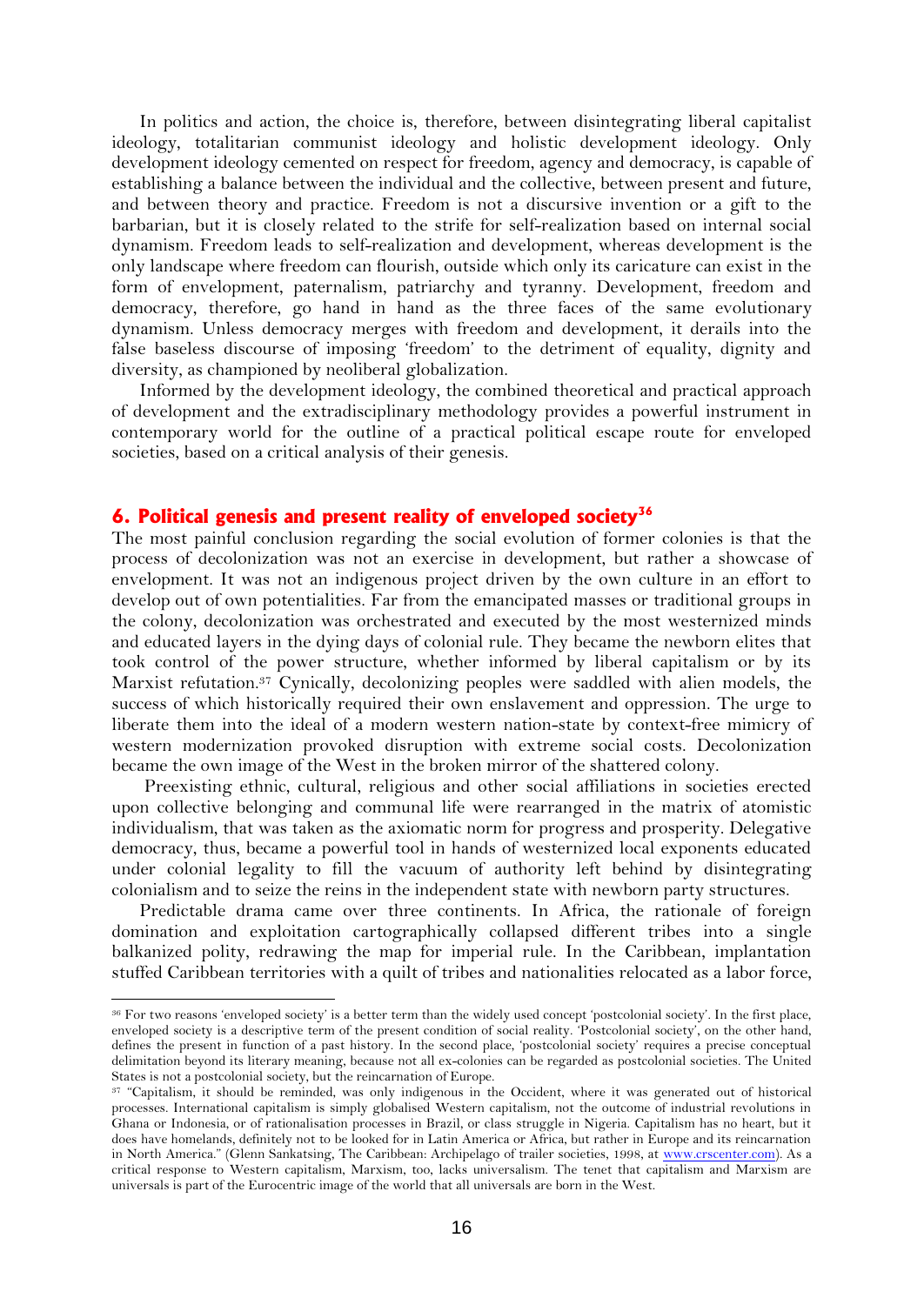for the sole purpose to plant for colonial exploitation. Both variants of envelopment artificially created weakly integrated, multi-ethnic societies in poorly institutionalized states. Furnivall,<sup>38</sup> in his study of South-East Asian countries, was the one to label them with the misnomer 'plural society', a curious designation that insinuates that 'society' is some additive composition rather that an interacting unit, however polarized. This crude descriptive concept without any explanatory power provoked half a century of overheated debate in the Caribbean, not for its spectacular theoretical and practical merits, but due to the persistent tension between ethnic diversity and political stability for which social science could offer no meaningful solution. Despite its survival as a concept to date, the plural society concept hardly contributed to understanding the complex societies of the Caribbean and much less to a feasible strategy for the future. Labels do not reveal, names do not clarify, and definitions, even if accurate and revealing in description, do not explain reality, as the plural society confusion clearly illustrates.

The liberal democracy model imposed from outside in implanted or artificially created societies only aggravated political, social and cultural instability. Envelopment - by conquest, colonialism, imperialism, neocolonialism or modern neoliberal globalization naturally clashes with any genuine democratic movement that seeks the mobilization of the own potentialities, in order to take command of the own destiny. Already in 1957, Paul Baran made clear that regardless of the nature of the regime "economic development in underdeveloped countries is profoundly inimical to the dominant interests in the advanced capitalists countries", particularly when the enveloped country "seeks to reduce the foreign grip on its economy and to provide for a measure of independent development."<sup>39</sup>

No empire can ever impart democracy, for expansionism, colonialism and imperialism are always the very negation of development and democracy. By definition, democracy is always subversive to any paternalist project. The picture gets only grimmer, when in addition to foreign imposed liberal democracy, ethnic or religious elites become the local contenders of the political contest in non-homogeneous multi-ethnic societies. Social difference and cultural diversity can, then, escalate into dangerous cleavages, for political manipulation of ethnicity is always an open invitation for war.

In response to historically created ethnic complexity, by implantation or by remapping the social geography, social science studies searched for a viable alternative for politics in plural society. Consociational democracy, an attempt to respond to the plural society dilemma of instability in a balkanized society, <sup>40</sup> is a system of shared political rule based on an elite cartel that integrates the top echelons of monolithic ethnic groups, in an attempt to secure social peace and cooperation. 'Elite cartel democracy', however, is an internal contradiction. It is undemocratic by nature, anti-democratic by design and the very negation of participation, of representation, and even of delegation. The elite cartel is a form of metadomination by horizontal legitimation at the top echelons that allows elites to become mutually supportive for the consolidation of their position and project, by bringing interelite discords under control without addressing inequality in society. Consociational democracy is peaceful coexistence of elites to domesticate a motley crowd.

Elites are typically an impediment - never a stimulating force - for the enhancement of democracy. Social science studies on democracy that take the elite as the focal point are,

in the British West Indies. Berkeley (California), University of California Press, 1965).

Yale University Press, 1977.

<sup>38</sup> 'Plural society' is a controversial descriptive concept invented by J.S. Furnivall to understand East-Asian societies (Colonial policy and practice. A comparative study of Burma and Netherlands India. New York, New York University Press, 1956; Orig. 1948). After it was introduced in the Caribbean by Rudolf van Lier (The Development and nature of society in the West Indies. Amsterdam, Het Indisch Instituut, 1950) and further elaborated by M.G Smith (The plural society

<sup>39</sup> Paul Baran, The political economy of growth. London, Pelican Books, 1973 (Orig. 1957), p. 120.

<sup>40</sup> Arthur Lewis (Politics in West Africa. London, Allen and Unwin, 1965) was the first to comprehensive search for an alternative model of democracy in multiethnic societies. To a large extent building on his work, Arend Lijphart proposed the model of consociational democracy that would provoke much discussion and controversy (Arend Lijphart, Consociational democracy. World Politics, 21, 1969, and Democracy in plural societies. A comparative exploration. New Haven,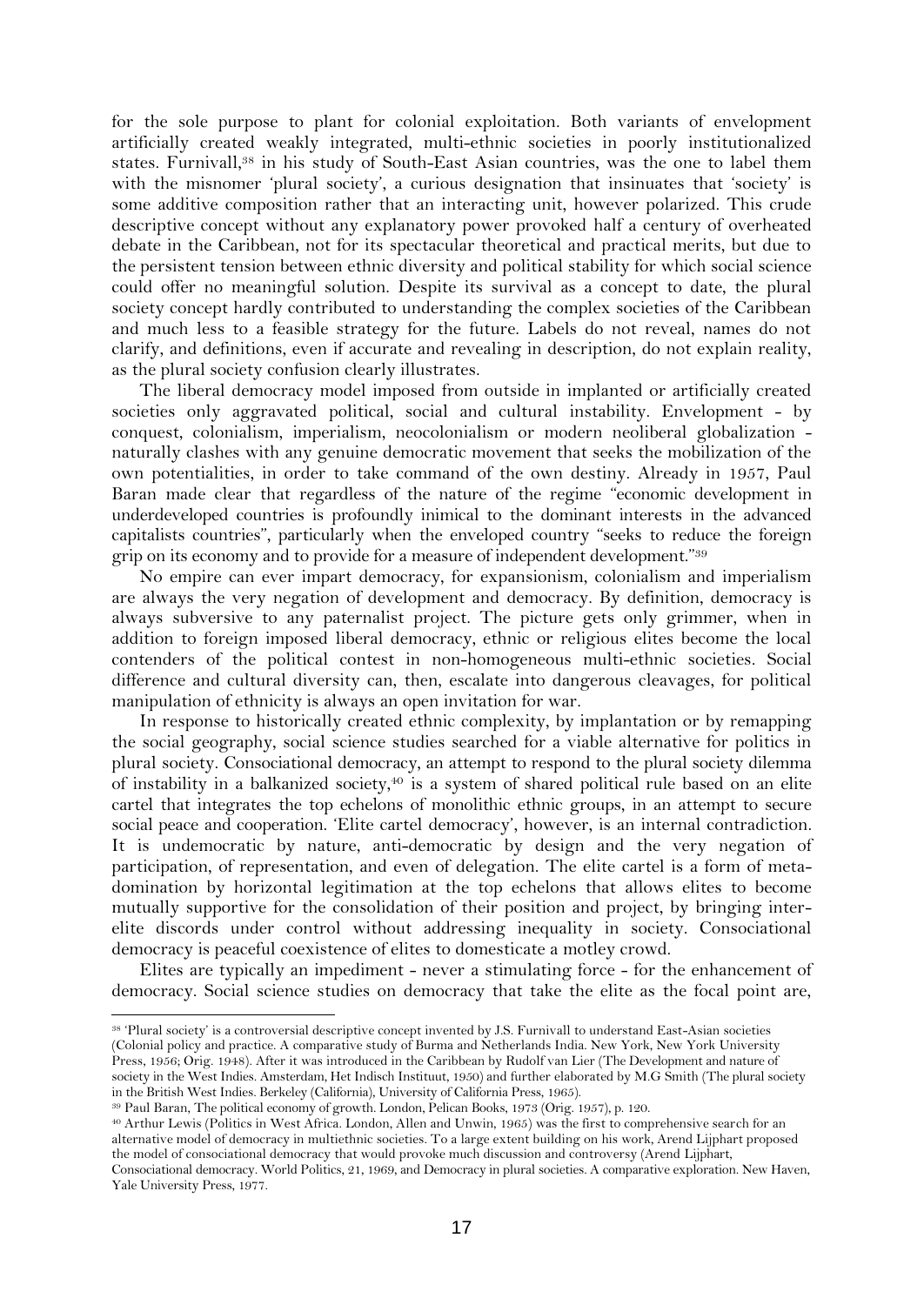therefore, completely out of focus and a waste of time. Dominant political elites are a barrier, never a stimulating factor for any form of democracy. The most formidable lifethreatening enemy of any political or social elite is precisely genuine democracy, by definition subversive to oligarchy.

After a dark colonial era, liberal politics in newly emerging states was the main vehicle for ambition and career, with a political system responding in the first place to the sectarian projects of traditional and newborn elites, instead of its functionality for a political project geared towards the development of society.

Contrary to what characterized the rise of capitalism in Europe, where largely the economic realm shaped political power, postcolonial enveloped societies exhibit an inverted relation, with politics typically generating economic power. Both legally and illegally, the state frequently serves as an instrument to appropriate public resources and to impart economic favors to party affiliates, political allies, family members and friends.<sup>41</sup> The conquest of political power by vote or gun formed a solid base for the establishment of economic elites in emerging nation-states.<sup>42</sup> On the other hand, the political enterprise or a voyage in politics was the investment in society with the highest returns. Due to this inverted relation between economic and political power, the political domain became the location of extreme competition, turning politics into an attractive strategic target for nascent economic elites, labor union oligarchy, religious elites, ambitious adventurers, and ordinary people looking for crevices with access to the source of clientelist benefits. An alloy of politics, partisanship, corruption and clientelism, thus, became the venue for political entrepreneurship with significant economic gains in store. Liberal democracy, as the best available option to upward social and economic mobility and enhancement of access to power in society, provided the most effective shortcut to affluence in society.

The reading of the current political map of three continents, with their landscape beleaguered by instability and crisis, turns social, cultural an economic survival of enveloped societies into an alarming concern. Enveloped societies typically deteriorated into hit-andrun bazaar economies, where everybody is mixed up in selling and hustling to the detriment of production, creation and solidarity. The prime victim is development, with immeasurable social costs in distorted societies scattered over three continents.

Frustration and despair over the persistent democratic deficit, by a systemic failure of parliamentary democracy and its institutions, led to apathy, political indifference, electoral abstention, retreat and emigration. At times, it even provoked a ferocious social rejection of the political system by extra-constitutional authoritarian options through military coups, guerilla, popular uprisings and public violence. Others targeted the state, infected by bureaucracy, corruption and inefficiency, as the cause of all evil, proposing to strip the state by a ruthless privatization that would deliver the national assets to market fundamentalism in the neoliberal maxim of a free-for-all, which in reality is always trimmed down into a lucrative free-for-some. "Privatization is the antithesis of democracy. It is the process of transferring public assets, held in trust for the public good, to private companies to amass private profit", according to Arundhati Roy.<sup>43</sup> The historical record corroborates that these responses that separated people from the steering wheel and command post of history only accelerated the steady downward slope of derailment.

<sup>41</sup> Clive Y. Thomas, The poor and the powerless: Economic policy and change in the Caribbean. New York, Monthly Review Press, 1988, p. 192. See also Clive Y. Thomas, The Rise of the Authoritarian State in Peripheral Societies. New York, Monthly Review Press(1984b), p. 61-62. "State power is used to form the nucleus of an indigenous bourgeoisie."

<sup>42</sup> 'State-nation' would be a better term. In Europe, the state was typically the product of the nation, but postcolonial society showed the reverse relation. A colonial state, the administrative skeleton for domination, was stuffed with a multicolored quilt that should eventually produce the nation. Nation-state, as a xerox copied concept from Europe, does not make much sense in the societies of the Caribbean that are rather state-nations. See Glenn Sankatsing, The Caribbean: Archipelago of Trailer societies, 1998, at [www.crscenter.com](http://www.crscenter.com/) .

<sup>43</sup> Arundhati Roy interviewed by Anthony Arnow. Arundhati Roy talks about 'The war that never ends' October 1, 2003 <http://war-times.org/issues/12art2.html>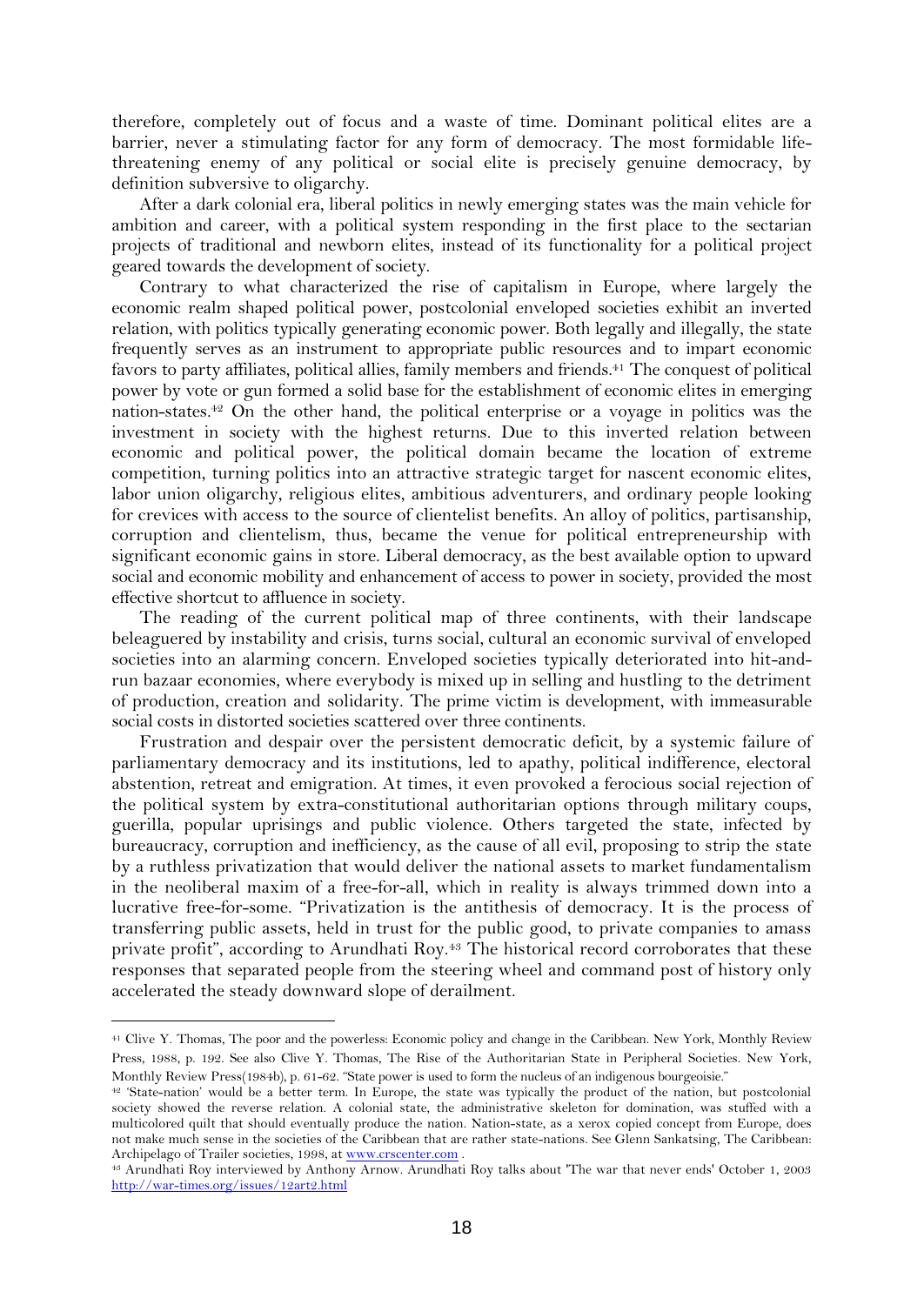## **7. People's vote compatible with people's fate**

Hundred years of benefit of doubt leaves no doubt about the lack of benefit. The reigning suffrage system and political culture, anchored in delegative democracy, failed in enveloped societies<sup>44</sup> and is now exhausted as an option, due to its incapacity to make people's vote compatible with people's fate. Liberal delegative democracy operates as an ambulant monarchy that periodically mobilizes people to choose their new ruler, hijacking and kidnapping society and its resources in the venture. No matter its avowed ideology, creed and, occasionally, good intentions, it tends to derail into oligarchy-like structures. Michels' iron law of oligarchy is perfectly valid, but only so in the case of delegation, not of representation.

A legality lacking legitimacy has been the typical outcome of delegative political processes, marked by severe distrust of people who in their majority have lost all belief in political parties, the political arena, the political system and political leadership. One needs only glance at the recent history of Latin America, where in the last six years six democratically elected presidents were ousted out of office by mass popular protest, while it has become the norm that a former president stands trial for charges of corruption and other misdemeanor during tenure.

In enveloped societies, the appropriation of rule by delegation or conquest of power by usurpation has no genuine democratic solution in store for people or society and can offer no escape route to derailment and social disaster. The painful conclusion is that from within the system no solution exists, for delegative political parties embedded in the liberal democratic political arena cannot offer an escape route, since the traditional beneficiaries of the system are not the most inclined actors to modify it structurally. Rather than changing the rules of the game, what is at stake, is to change the game itself, in order to allow people to take command of their own destiny at a time the stakes are high. A metaphor for most contemporary enveloped societies, is the drunk driver of a bus owned by the passengers, who is scolded for irresponsible behavior while traveling through the plains. Dangerous cliffs are now ahead, and instead of scolding, the waiting is for the passenger to take over the steer wheel.

Only the sphere of development can offer a feasible democratic option, by bringing evolution, context and people's agency back in, in the form of representative democracy, allowing people, as the rightful owners of society, to recuperate their country and to control their destiny. That is what echoed amidst unprecedented crisis among the desperate Argentinean people, when shouting out in choir against the whole political arena of delegation: "Que se vayan todos!" (Let them all go!)

Unrestrained globalization makes the picture of envelopment even grimmer. The choice in derailing enveloped societies is now between certain social death by delegation and a survival chance by representation. The main challenge for social science and politics, in contemporary world in the decades to come, is therefore to design, in a fusion of theory and practice, a practically feasible model of representative democracy to restore the agency of people as the architect of history.

The most important single factor to trigger social change is awareness, defined as the sight of an alternative to existing reality. Two widely accepted tenacious myths surround the concept among social scientists and social reformers. The first is the tenet that the level of awareness and eagerness to take corrective action bears a causal relationship with the degree of pauperization, much like what in Marx's concept was the 'Verelendungstheorie'<sup>45</sup>. Second, it is believed that change in awareness is impossible on short notice, for changing

<sup>44</sup> Even though much of what is stated hold for core Western states as well, the focuss is here on enveloped societies.

<sup>45</sup> 'Verelendung' is German for pauperization. The theory sustains that if the level of poverty and misery is sufficiently high, people will naturally be inclined to insurgency.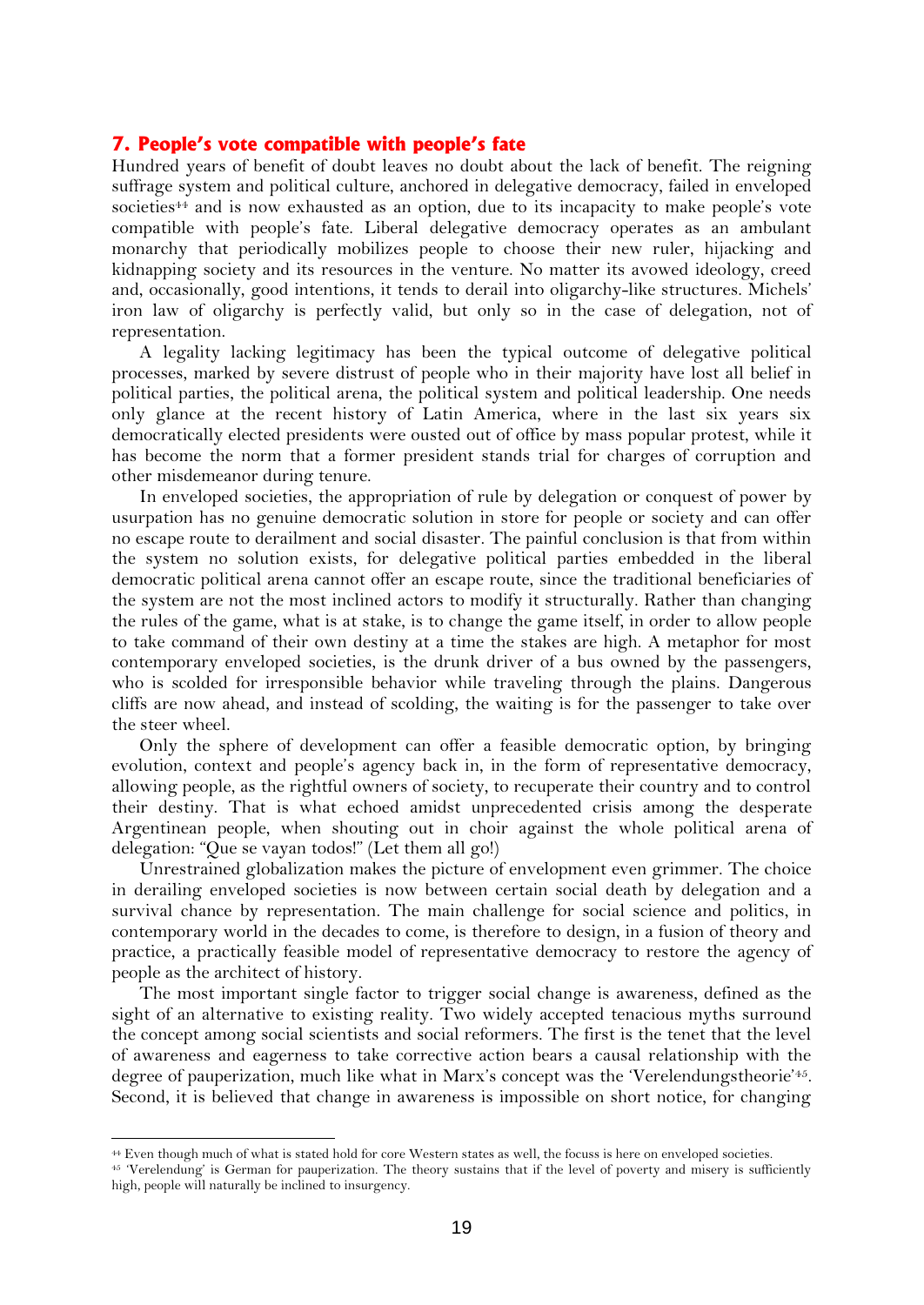the mentality of people requires huge efforts during an extended length of time, sometimes even generations. By inference, structural social and political change becomes utopian. The history of Caribbean slavery demystifies this defeatist tenet that only serves the status quo and the vague concept of mentality, nobody cares to define with precision.

Inspired by the Last Supper, a devout planter in colonial Cuba decided to line up his slaves and wash their feet during the Eastern tide, offering them a banquet in addition. Few days after that amazing spectacle, the slaves launched an attack on the plantation, making havoc of his possessions and killing his daughter in the uprising. Historiography recorded this violent incident of slavery as the apex of ingratitude, rather than a salient example of awareness change. The slave-owner had just committed the unforgivable mistake to destroy the discourse of white supremacy that justified and sustained slavery. In the fear of his own God, he had admitted that the slaves were his equals by washing their feet. His humane deed instantly liberated slave consciousness. The expression on the face of the slaves was one of "Wait a minute!" He was nothing else than a shameless tyrant, an abuser, and a despot, knowingly mistreating them to steal their labor and to chain their freedom.

In a span of minutes, the master accomplished what decades of suffering and 'Verelendung' in cruel slavery was unable to achieve amongst those docile slaves. Slave 'mentality', whatever it may mean, evaporated on the spot by awareness with less than half an hour of incubation time. Here history dramatically shows that one can only dominate people by controlling their mind, thought and consciousness. It also provides the valuable lesson that under the weight of harsh reality avenues exist to trigger awareness on short notice. Accumulated frustration and hopelessness alone are not enough, but there comes a point that naked reality can overwhelm the strongest discourse. Time is then ripe for the minds and energies of people to be liberated, by watching the conditions of their own reality, unmitigated by false narration. As Jean Paul Sartre observed when unmasking false narratives in the aftermath of slavery in the Americas: "Our victims know us by their scars and their chains, and it is this that makes their evidence irrefutable."<sup>46</sup> Evidence turned into action always triggers the motor of history.

Within the realm of the new development paradigm, we can now sketch the general contours of a democratic alternative to parliamentary democracy for enveloped societies that are deeply immersed in social and political crisis without any apparent escape route, particularly when responding to the following profile.

- The country is on a steady downward slope, experiencing recurrent social and economic crises, political instability and social polarization.
- ii. A democratic deficit of the system, the lack of internal party democracy and systemic corruption undermine the legitimacy, as a consequence of which people lost belief in the democratic content of the political system, in the honesty of politicians and leaders and in their capacity to govern.
- iii. The hunt for the vote of the people in delegative democracy derails into a permanent destructive polarization between opposition and coalition at the expense of national goals, with personal loyalty and party support more important than free democratic thought and speech.
- iv. The country still has a minimum critical mass of honest and positive people, primarily outside the political arena, particularly in organizations of civil society, who if joined together can create a formidable force in society.

Given the dead end alley of delegative politics dominated by elite controlled oligarchic political parties in the political arena, only a representation-based social and political movement can mobilize the own potentialities for self-realization and offer a genuine

<sup>46</sup> Jean-Paul Sartre's Foreword to Franz Fanon, The wretched of the earth. London, Penguin Books, 1973 (Orig. 1961), p. 12.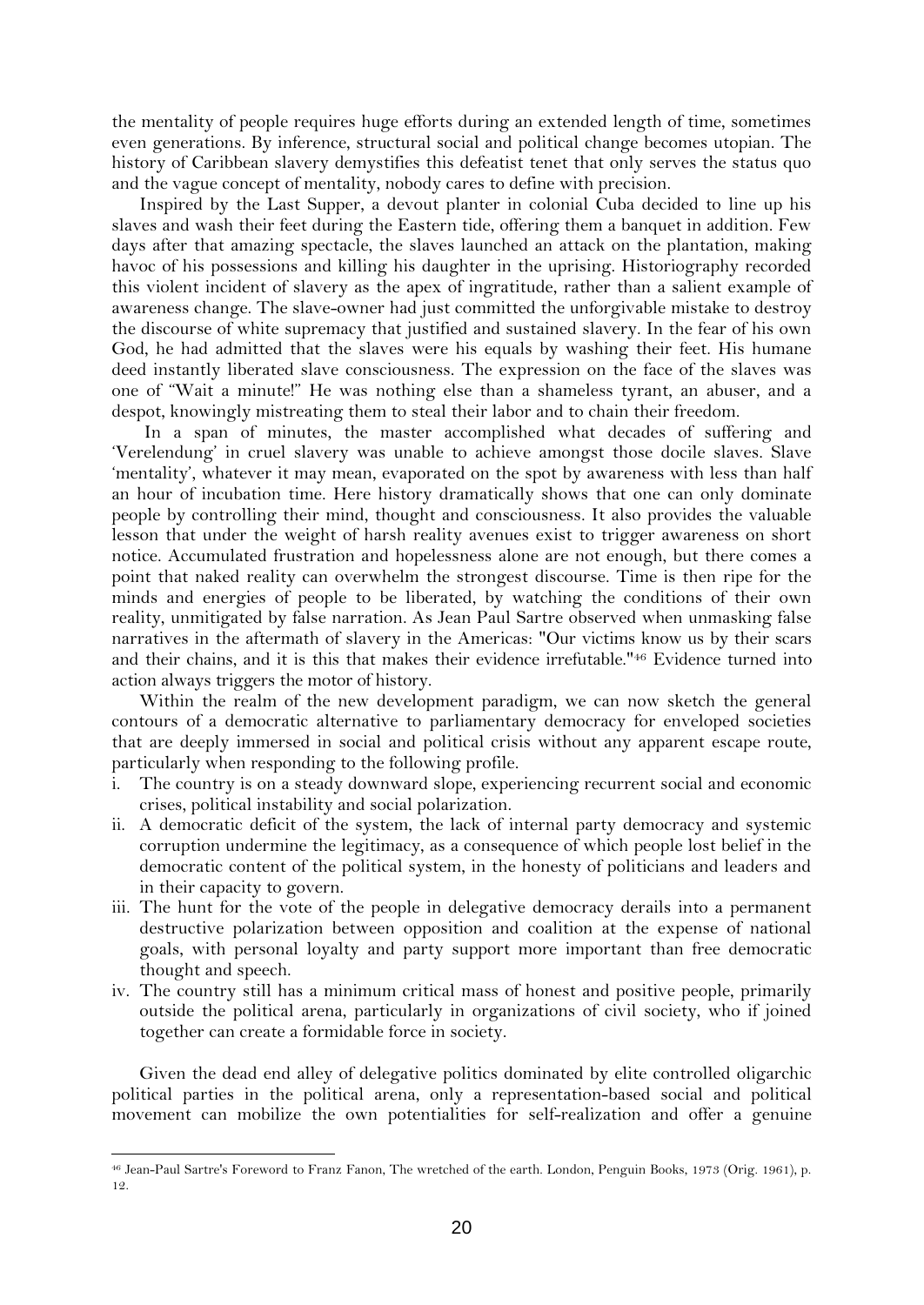alternative for these societies. The translation of development into a political project by mobilizing the three critical factors that shape history - social agency, survival and awareness – forms the basis for a representative, democratic, bottom-up movement based on property, equality, liberty and solidarity, as its fundamental values.

The key issue to be dealt with by representation is how to mold the pluralist platform of spontaneous and independent mobilization of divergent social forces into an organized, structured and transparent democratic force capable of gaining the political control of the state to run a country in an accountable way that can accommodate all major social forces, without the danger of fragmentation or derailment into a new bureaucracy or oligarchy.

At the brink of disaster, being destroyed from within by the persistent negation of democracy and from outside by an imminent globalization into extinction, a rearrangement of politics beyond the traditional political arena is the first imperative step. The only option for people to demand their country back is representative democracy based on development ideology beyond the confines of traditional politics, the reigning political culture and the domination structures of the status quo. Its starting point is the mobilization of all positive honest and constructive forces in a society in need of a rescue operation in a transparent cooperative project that is participative and democratic in nature. Representation, building on conscious individuals and social forces striving for their own genuine interests as the architects of history and social evolution, in an atmosphere of dialogue, harmony, negotiation, respect for diversity in culture and for economic agency, opens promising paths for development and progress.

Ideas are powerful tools to mobilize social forces as agents that shape history. A critical role to create awareness for the mobilization of social forces is, therefore, in the hands of catalyzing individuals. A joint strategy for action of social forces, individuals and ideas can fuse the three critical factors of history: social agents, the needs of the social forces as the crystallization of the innate strive to survive and an awareness that a new reality can be shaped. A salient role in triggering awareness, by enhancing the belief in an alternative and in the capacity to mobilize and sustain the rise of the movement, will be assumed or entrusted to people held in great esteem and with high standards, who constitute the moral stock of society. The solution is not a new brand of self-postulated ambitious delegates eager to take the reins by establishing another party, but genuine democratic representatives who are engendered by the social forces out of the moral reserves of society. Potential leadership is located in the best stock of society that was marginalized by delegative politics into sterile observer roles in the outskirts of society, into apathy and even into the diaspora, either by active exclusion or by voluntary retreat after deep frustration.

The agency of NGOs, churches, mass organizations, professional associations, and social and cultural organizations, each one in their own way involved in the defense of particular target groups, social values and national goals, is critical for genuine development. The dilemma of the NGOs, however, lies in the "N", representing their 'non-governmental' statute of independent autonomous defenders of civil society, far from politics and capital not in pursuit of power and governance. There is an increasing awareness that without a change in the system their focused action is a struggle against the currents and the tides. Deteriorating conditions of social and political reality undermine their actions in defense of a specific target group, even in the short run, confronting these organizations of civil society directly with the realm of politics so desperately avoided.

Notwithstanding their social aims to protect the weak, fight injustice and claim the social good, the inclination of NGOs to defuse direct social action to conquer power may constitute a barrier for the aspiration of forces from below to take command of their own destiny. NGOs are not subversive because they do not contest state power and the dominating system. That is the reason why they are amply tolerated, coopted and facilitated by the status quo of injustice, and seldom suffer the kind of repressive responses that were traditionally reserved for democratic and social movements aspiring system change.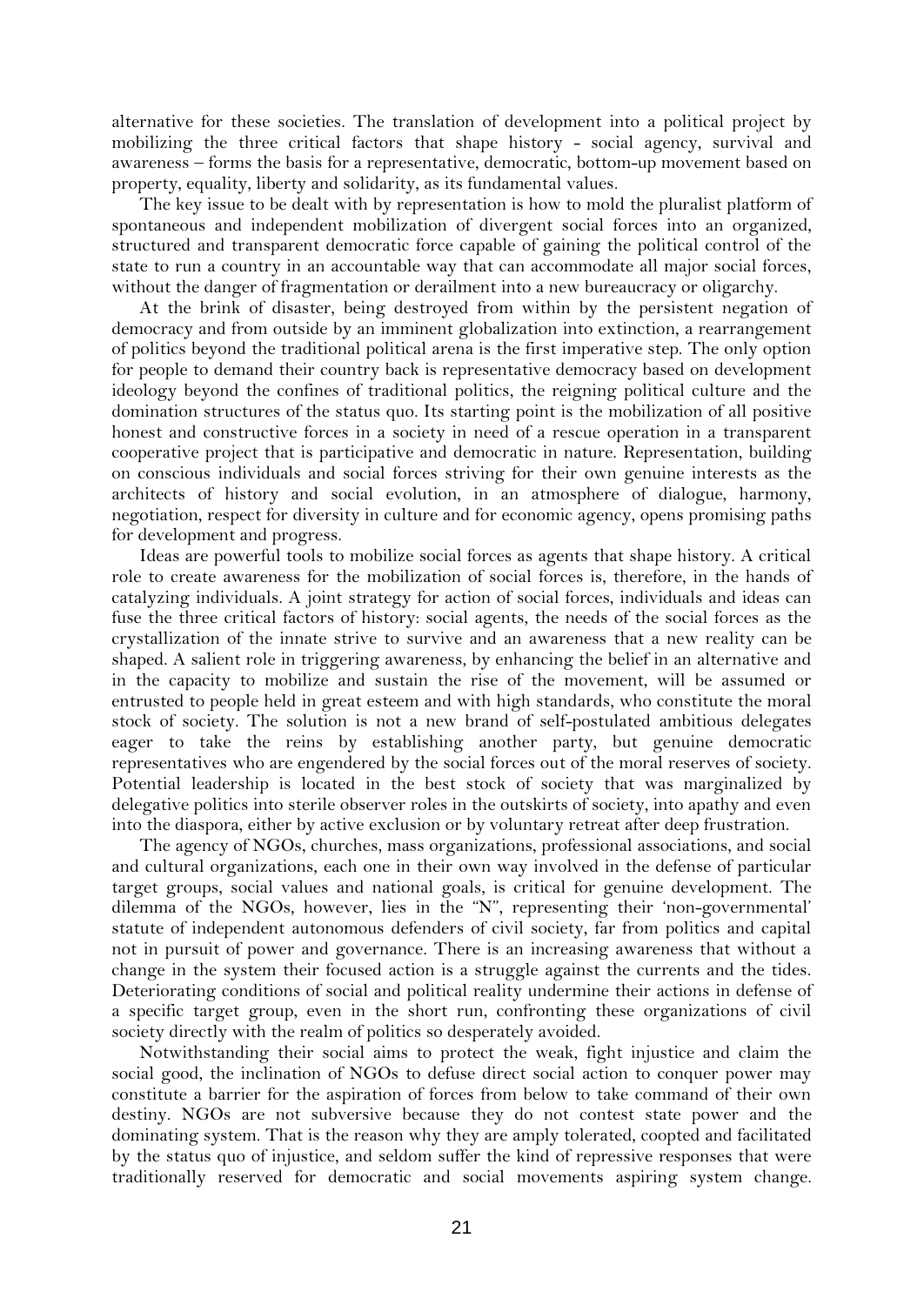Representative democracy opens the way for the NGOs and other organizations in civil society to widen their agenda and join forces to foster a democratic political movement for system change, without losing their autonomy, independence and focused targets, since critical support rather than loyalty is the basis of representation. NGOs, then, can become part of the mobilization of all positive forces for structural and system change, without losing their autonomous status.

A comprehensive social and political movement uniting the moral stock of society, initiated from outside the political arena of liberal democracy, in a joint mobilization of forces of the wider society and positive cadres of political parties constitutes the platform for a strong representative democracy. This will open the path for new talents to surface out of the moral reserves of society, not hindered by solid barriers of oligarchic party structures with gurus established for life. Humane, moral, honest, intellectual and social talents, will gain ample space to stand up and act in a political rescue mission based on development, development ideology and representation, rather than to be driven passively into exclusion or self-marginalization by the democratic deficit and immorality that reign the current political arena.

Practical solutions will be required to mobilize a quilt of many diverging groups, each one pursuing its own survival, interests and goals, into a solid concerted national force to serve development. Democracy is not the tyranny of the majority, but a shared negotiating strategy to harmonize the interests of the variety of social groups in society, in order to balance group interests and collective targets within a framework of collective well-being. Translated into a political strategy, the political movement is based on social groups each with an own agenda related to their genuine concerns and interests, but at the same time bound by ties of collective goals and solidarity. In representative democracy, workers, entrepreneurs, youth, women, intellectuals, religious people, professionals, minorities and people in other social settings, instead of constituting monolithic polarizing blocs, all meet in a joint political project, in a like manner as they meet in real life in ongoing social processes and interaction. Knowledge, experience and charisma are assets for good governance, but only second to honesty, democracy and reliability. 'No leadership by selfpostulation' may well become a general code of conduct for representative democracy, in order to prevent turning alleged mass support, knowledge or experience into the prime sources for claims of leadership.

The active mobilization and harmonization of the own potentialities of social groups in the pursuit of development produces a realm of interconnected diversity. The target of democratic deliberation is, therefore, not the imposition of unity or consensus but the pursuit of a negotiated solution informed by the need of collective destiny to take one road at the time. The core of the social and political movement, based on representative democracy, is located in the guiding principle that each social group or force in society is entitled to freely pursue its own interests, without impeding others to pursue their targets. Since the concerns and interests of different groups can conflict, the only harmonious outcome is a negotiated compromise as the best available option for the time being to accommodate all in the forest of diverging interests. Differences should be prevented from becoming conflict, not by suppressing them or imposing a unilateral solution, but by a constructive, concerted, negotiated option based on representative democracy, as the fundament for legitimacy, legality and justice, and the best guarantee for social peace at the local, national, regional and global level.

Deliberation, persuasion or coercion cannot discursively erase differences between individuals or social groups, whenever divergent interests have a material base. The strife for uniformity and homogenization, as pursued historically by the civilizing mission of the West in the era of colonialism and in contemporary world by neoliberal globalization, asphyxiates the mobilization of the own potentialities from within and, therefore, constitutes an assault against the principle of development. For the same reason, consensus,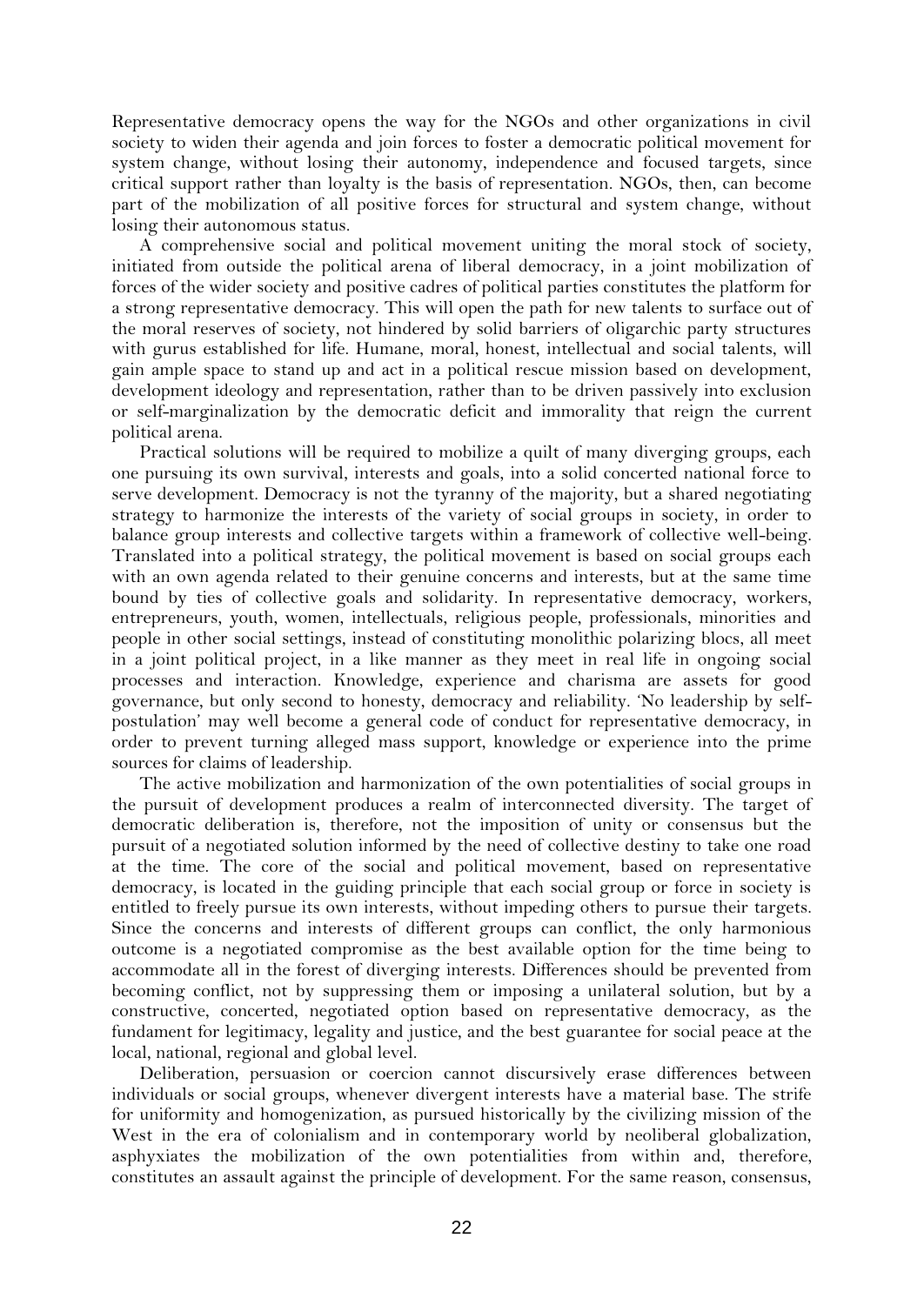though much acclaimed as a virtue, is not the goal of democracy, when conflicting interests rest on material differences. Not consensus should be pursued, but rather harmony, the achievement of a negotiated outcome in a dialogue between diverse interests, that is accepted by all parties.

Genuine democracy is the right to speak in the cadence of one's own voice, allowing everyone to have a say, to be listened to and be taken serious. The code of conduct is, therefore, respect for integrity, identity, dignity, philosophy and belief systems of all, taken as a fundamental principle that should never be trampled down. Since right is not predestined to side with the majority, no arrogant majority-based elite shall unilaterally impose its will on a defenseless minority. Concessions are, therefore, required both from the weak and from the powerful, in order to let personal and circumstantial differences and considerations cede for collective interests geared towards survival and development of all. Representative democracy, by its very virtues, will therefore place each negotiating representative in a position to argue the result back to the represented, as the best result that could be achieved for the time being in a permanent negotiating dialogue.

Informed by this joint concerted approach with a harmonious balance between the group and the individual, the aim of the political movement is to gain momentum and force to take command of the power of the state in a constitutional, non-violent, cooperative project through participation in general elections, outside which no feasible option exists or will be tolerated in contemporary world. Genuine democracy can thus be achieved in a system formally based on delegation, by a genuinely democratic social movement outside the political arena, which is itself internally based on representative democracy. This, then, is the democratic response to liberal democracy. Even if the system, that cannot be evaded, is not democratic and the parties that typically participate in the contest lack internal democracy and are allergic against social responses, real democracy is possible by the governance of a movement with an internal democratic structure based on representation that is capable of mobilizing the potentialities of people and society. By taking command of the state, the democratic political movement turns governance into democratic rule and makes people's vote compatible with people's fate. Power, then, is no longer a goal and end but a vehicle and precondition to realize development by mobilizing all potentialities in a project of self-realization.

The foregoing reflective remarks are, evidently, neither the model, nor the manifest or program of the political movement. Practical answers will be required for the democratic assignment of individuals to voice the concerns of the people, with agreed rules of decisionmaking beyond the tyranny of the majority, with inbuilt guarantees to prevent new oligarchies. Councils at different levels of representation will obviously be required, with provisions to prevent oligarchy formation and derailment into delegation, and the presence of inbuilt control mechanisms should be elaborated in the process. Since no two countries and no two social and political realities are the same, no standard solution exists outside agency in concrete reality. These reflections, which go beyond the tradition in social science and politics to retreat in the quarantine of theory and to leave the practical implications for politics, establish the contours of the practical solution. It will require a creative practical elaboration both at the stage of designing the code of conduct and of formulating the operative principles of the democratic movement, in order to secure transparent deliberation and participatory decision-making within the framework of a new representative democracy.

The creative shaping of the new representative democracy may widely benefit from the longstanding search for direct, participatory democracy. Delegation and representation take central stage too in anarchism, which uses these terms with a similar content although switching their meanings. Representative democracy overcomes the flaw of most anarchist options to reject - out of fear for a new oligarchy - any authority and power. In fact, anarchism is trapped in the defeatist axiom of liberal democracy that sustains that no rule can ever be controlled properly, which deprives it from the required power structure to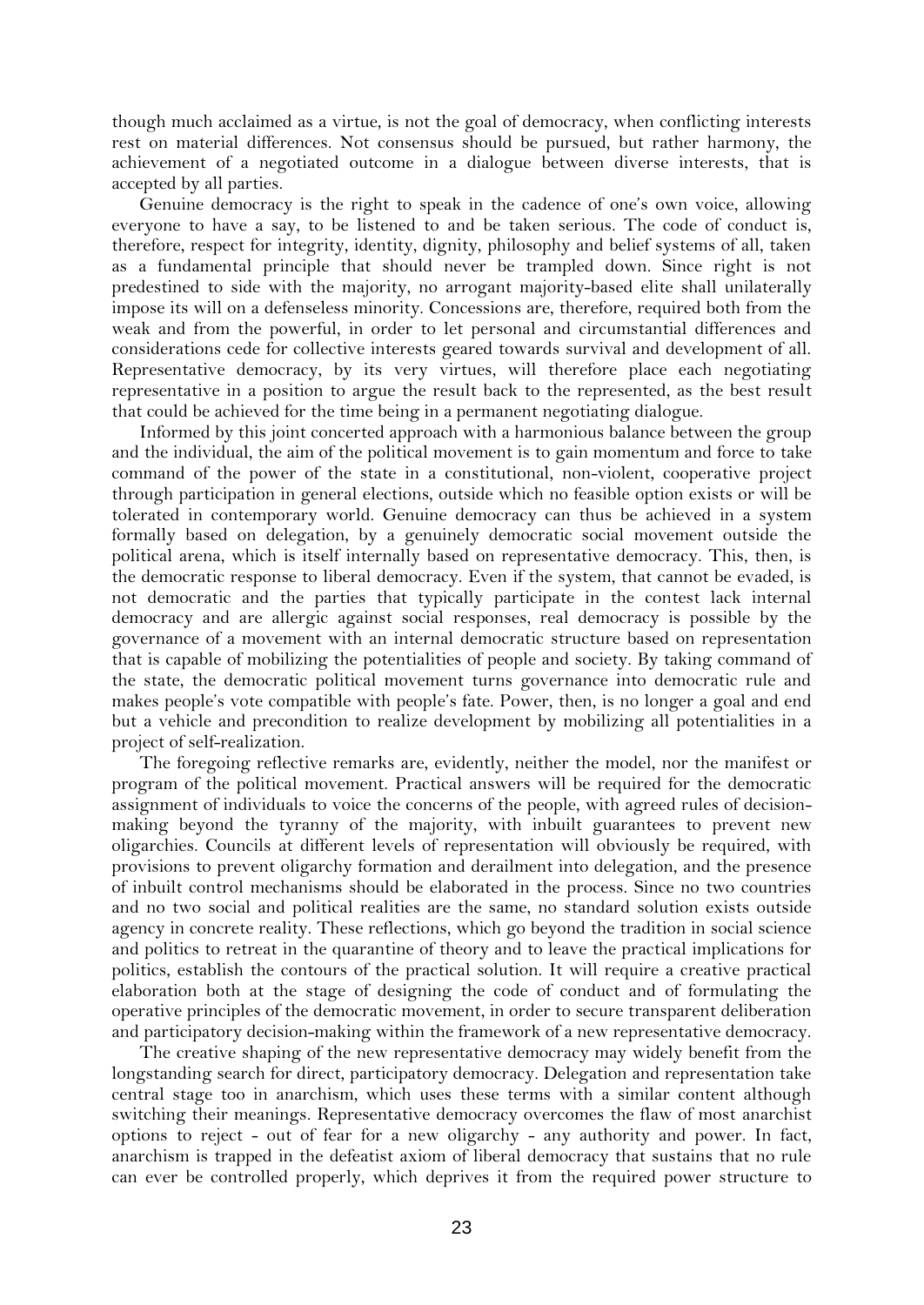defend the authority from rival contenders, once power has been seized. Representative democracy, with people's vote compatible with people's fate, can bring the solution for the unsolved dilemma of anarchism that some form of rule and power is indispensable to destroy oligarchic power, to prevent it from sprouting again and to facilitate and steer development.

Important lessons can be drawn, as well, from existing collectivity-based solutions of deliberation, such as ubuntu philosophy from Africa, mushawara from Indonesia and krutu from the maroon societies in Surinam,<sup>47</sup> all addressing the difficult issue of seeking harmony between the individual and collective realm. Ubuntu philosophy<sup>48</sup> and worldview is based on the tenet that **"**a person is a person through other persons". The collective and the shared take precedence over the member of the community, but only to serve both the selfrealization of the individual and the development of society. Maxims as "I am what I am because of you", "an injury to one is an injury to all" and "it takes a village to grow a child" all are embedded in ubuntu philosophy. The philosophical-ethical implication is that what happens to the whole group happens to the individual, and if something happens to the individual, it resounds in the group. That principle casts a different light to solidarity, respect, and cooperation than the practice of liberal democracy. Ubuntu is based on principles that take precedence over competition, ambition, and conflict. A critical evaluation and analysis of these collectivity-based approaches can widely contribute to find the right balance between individual freedom and collective belonging, far from tribal fundamentalism and from cowboy ideology, far from the skirmishes of Taliban with the trigger happy cowboy.

Somewhere beyond - rather than between - tribal totalitarian communalist control and the elite abuse of atomistic individual freedom lies buried the real engine of development and history. The response does not lie in the search of some mechanical midpoint, but in a qualitatively different developmental approach, where the collective and individual realm escape reductionist dichotomization and fuse in a joint project for development of humanity, which after all is one single race.

# **8. Conclusion**

Power, not by bullet, ballot or wallet, but by representation that mobilizes the strategic forces of society, as the agents of history, is the only feasible response to social death in contemporary world, in order to rescue democracy, trigger development and bring about harmony. Democracy is not about telling lies, not even about telling the truth, but about listening to the authors of history, to hear what people think and aspire, to feel their heart beat and to watch how people act on their own behalf. Authentic truths are not in the minds of experts and self-proclaimed leaders, but rather in the aspirations of people and society to respond to the urge for self-realization.

"In nature as well as in history there is a cosmic desire to survive, grow, flourish, bear fruit and even to defeat death by reproduction."<sup>49</sup> Democracy, as part of that cosmic desire, echoes in the ticking of the inner clock of society that calibrates the force of the internal social dynamism. In the feats of agency not in the exploits of paternalism is where the true content of democracy will be found. No other social body than people with awareness is, therefore, entitled or capable of securing development and, in the long run, social and physical survival. No paternalist option, not by patriarchy, colonialism or imperialism, can

<sup>47</sup> Both mushawara and krutu are systems of decisionmaking not by vote but by prolonged deliberation until a solution is found that is accepted by all parties as the best available option to proceed as the group, regardless whether totally in line with its interests.

<sup>48</sup> Ubuntu philosophy takes a prominent place in the work of Desmond Tutu and contributed substantially to the search for political alternatives in South Africa after Apartheid.

<sup>&</sup>lt;sup>49</sup> Glenn Sankatsing, The Caribbean: Archipelago of trailer societies, 1989. A[t www.crscenter.com](http://www.crscenter.com/).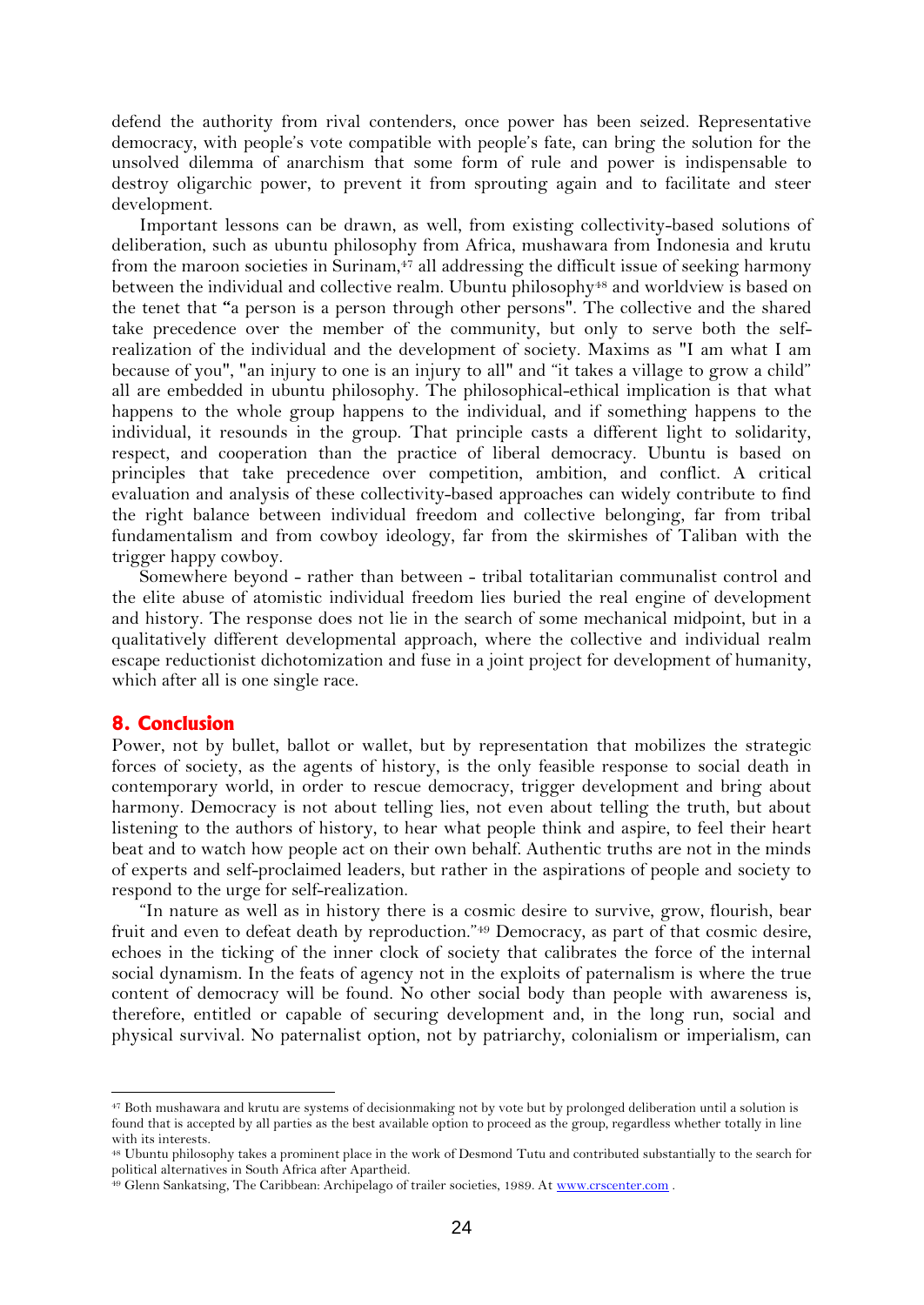ever substitute participation, and no delegation can ever engender democracy, because paternalism paves the way to oligarchy.

These are harsh and merciless times of selfish globalization at the expense of development. One should be neither a pessimist nor an optimist, because both pessimism and optimism are forms of superstition that amend reality either by hope or by despair. Those who still insist on this dichotomy may well take advice from graffiti on the wall in a Latin American city: "Let us save pessimism for better times!"<sup>50</sup> Realism tells us that a solution can be created, when people stand up and take command of their own destiny. Ours is a time not to speculate about the future, but to regulate it. Cynical social scientists and politicians may better take Chinese wisdom at heart: "Men who say it cannot be done, should not interrupt those doing it."

Appropriation of power by elites only created social and political disasters in national policy and at the global level, and harbors only polarization and extreme violence. The globalization of appropriation of power and inter-elite confrontation, marginal to the genuine interests of the people of the world, recently set off *the first planetary war* between reciprocal fundamentalisms giving rise to two rival brands of terrorism, which threatens the survival of the species. Representative democracy is the only viable road left open to pursue global harmony by providing the minimum conditions to overcome three imminent threats, the collision in development, the collapse of ecology and the confrontation in religion, every single one of which directly endangering the survival of humanity.

Trapped in these avenues of destruction, the vast majority of the people in Asia, Africa, Latin America and the Caribbean, immersed in persistent instability and crisis, are anxiously waiting for an alternative. Although, apparently, nobody holds the key for the solution, people are losing faith in usurpation and appropriation of power in their name, and begin to stand up to take command of their own destiny. That is the reading of contemporary history by the Zapatistas in Mexico in permanent revolt against officialdom, by the Aymara Indians in Bolivia, recently expelling their president, weary of five hundred years of sale of silver or gas, by the poor of Brazil who lifted up Lula not as a delegate but as their representative, by world civil society and peace movements demanding a critical say in their own future, by people weary of living under constant threat of horror scenarios of countries with imperial governments. Facing death, the organism becomes creative; facing social death society creatively searches for escape routes. Awareness is the sight of an alternative, but alternatives never exist by themselves. Much like a solution for a problem, they are created and designed as a response to concrete reality. In history, alternatives are not found in encyclopedias or Internet but are constructed as a willful act of conscious future-oriented people. It is always creation in real life on roads heading to a future, as a poet reminds us: "Wanderer, there is no way; as you go, you make the way."<sup>51</sup>

Development-based representation as the alternative to delegation is the only escape route to social death. Instead of people with a muted voice, representation turns them into their own ombudsman. At the same time, it opens the difficult but promising avenue to global harmony. Representative democracy, whose penetrating roots are anchored in justice, equality, freedom and solidarity, as non-negotiable basic values of human coexistence, is the only realm capable of offering a development-oriented project of society and a democratic response to usurpation of power.

A totemic respect for freedom of voice, agency and integrity of the people, as the author of history, is a mandatory prerequisite to turn development, representation and development ideology into the beacons of a future with stability, justice, social equality, harmony and peace in diversity. No other avenue to secure social survival is on hand, than

<sup>50</sup> A remark of Eduardo Galeano at the World Social Forum in Porto Alegre in 2001.

<sup>51</sup> "Caminante, no hay camino, se hace camino al andar" from the Spanish poet Antonio Machado.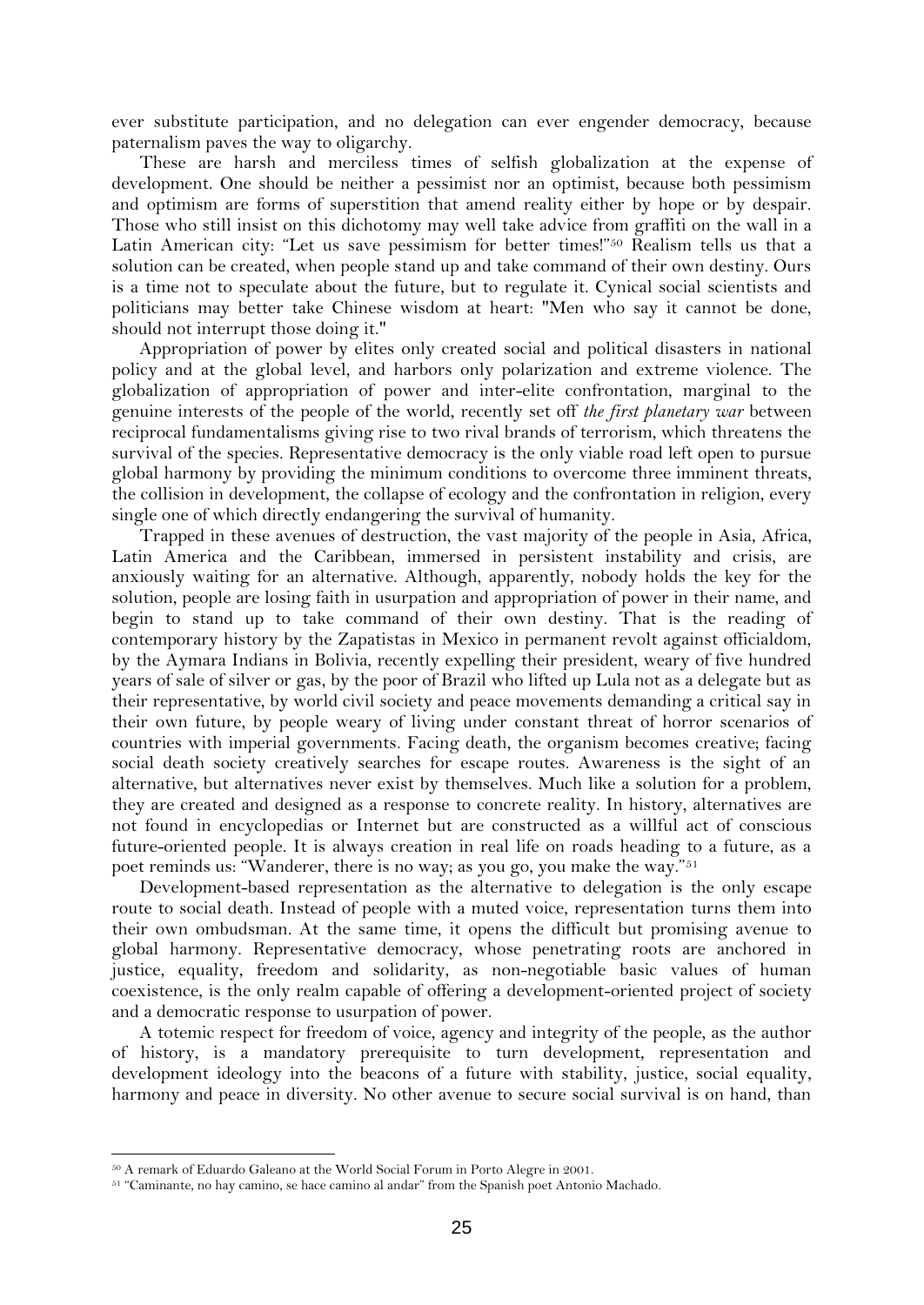people designing a viable way to take the future in their own hands by collectively inventing, in social and political action, a practical avenue to self-realization.

The immediate task to embark upon by all positive and constructive social forces in society and in the global human family is the creation of democratic social and political development movements based on social agency and representation. Only then will people's vote be compatible with people's fate. Omens that have become facts now envisage that any other option will deliver social death, both collectively and individually. It is still not too late, but swiftly we are running out of time. It is now or never, hence, now!

## **References**

Amin, Samir. Empire of chaos challenged. Al Ahram, 24 - 30 October 2002. Issue No. 609. Interview of Samir Amin by Fatemah Farag.

Assmann, Hugo. Las falacias religiosas del mercado. In: Alberto Moreira y René Zicman, Misticismo e novas religiôes. Vozes, Petropolis 1994 (published on Internet 1997 [http://www.fespinal.com\)](http://www.fespinal.com/).

Baran, Paul. The political economy of growth. London, Pelican Books, 1973 (Orig. 1957).

Bell, Wendell. Jamaican leaders: Political attitudes in a new nation. Berkeley and Los Angeles, University of California Press, 1964.

Croes A.G. 'Good government, bad politics' in 'Deugdelijkheid van bestuur in kleine Landen'. Aruba, Koninkrijkssymposium. Samengesteld onder Redactie van de Koninkrijkssymposiumcommissie, April 1995.

Furnivall, J.S. Colonial policy and practice. A comparative study of Burma and Netherlands India. New York, New York University Press, 1956 (Orig. 1948)

Gramsci, Antonio. Selections from the prison notebooks. London, Lawrence and Wishart, 1995 (Original from 1951)

Hylton, Forrest. *"*Bolivia: Aymara rebellion and democratic dictatorship" Znet, October 13, 2003 [\(http://www.zmag.org/weluser.htm\)](http://www.zmag.org/weluser.htm)

Hylton, Forrest. "Bolivia: Crisis and opportunity", in Znet October 03, 2003, [http://www.zmag.org/weluser.htm.](http://www.zmag.org/weluser.htm) 

Jacome, Francine. Democracy and governability. Integration and regionalization processes in the Wider Caribbean. In: Wickham, Peter et al. Elements of regional integration: The way forward. Kingston, Ian Randle. Critical Issues in Caribbean Development Number 6., 1998.

Lewis, Arthur. Politics in West Africa. London, Allen and Unwin, 1965.

Lijphart, Arend. Consociational democracy. World Politics, 21, 1969

Lijphart, Arend. Democracy in plural societies. A comparative exploration. New Haven, Yale University Press, 1977.

López de Jesús, Lara Yvette. Encuentros sincopados. El caribe contemporaneo a través de sus prácticas musicales. Mexico, Siglo XXI Editores, 2003.

Machiavelli Niccolò. The prince. Translated and edited by Mark Musa. New York, St. Martin's Press,1964

O'Donnell', Guillermo. Delegative democracy? Working Paper Series, [The Helen Kellogg Institute For](http://www.nd.edu/~kellogg)  [International Studies](http://www.nd.edu/~kellogg) [\(http://www.nd.edu/~kellogg\)](http://www.nd.edu/~kellogg),

O'Donnell', Guillermo. Illusions about consolidation, *Journal of Democracy* 7.2 (1996)